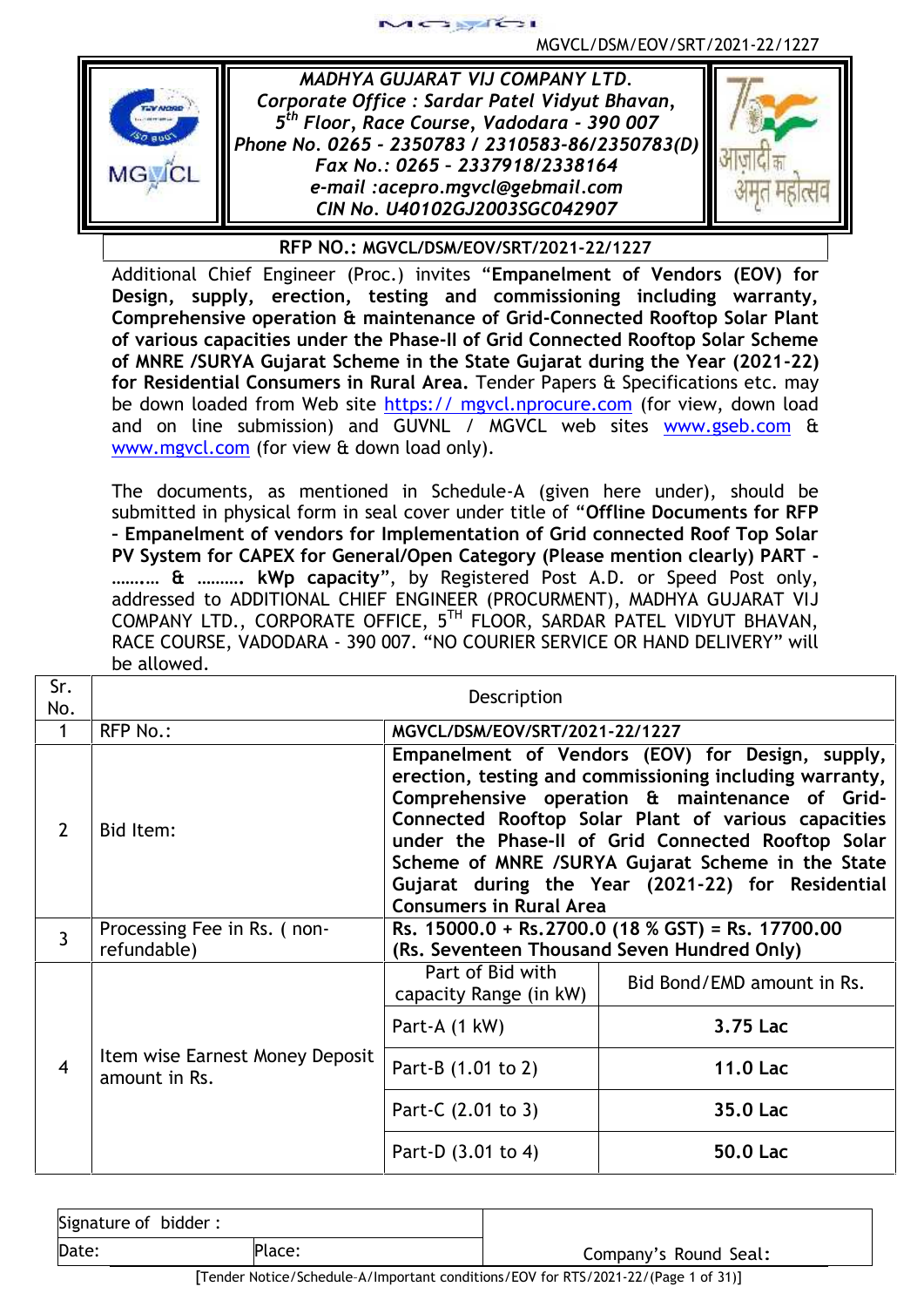| MCBUCH |  |
|--------|--|
|        |  |

| MGVCL/DSM/EOV/SRT/2021-22/1227 |
|--------------------------------|
| Part-E (4.01 to 5)             |
| Part-F (5.01 to 6)             |
| Part-G (6.01 to 10)            |
| Part-H (10.01 to 25)           |
| Part-I (25.01 to 50)           |
| Part-J (50.01 to 100)          |
| Part-K (100.01 to 500)         |
| <b>TOTAL</b>                   |
|                                |

The EMD amount should be paid either by Demand Draft or Banker's Cheque or through Bank Guarantee.

**Note: 1. Bank Guarantee of Rs. 50,000/- and above must be signed by Two Bank Official Jointly.**

- **2. Designation of the officers must be mentioned clearly.**
- **3. Place and Date of execution must be mentioned.**
- **4. Official round seal of the bank is mandatory.**

| 5A             | Last Date & time for receipt of<br>query/clarification for Pre-Bid<br>Conference      | email | 16.02.2022<br>(@ 17:00 Hrs)<br>Query / clarification on the SBD if any for pre-offer<br>(pre-bid) meeting to be sent by e-mail only on following<br>acepro.mgvcl@gebmail.com;<br>IDs:<br>sedsm.mgvcl@gebmail.com on or before 16.02.2022.<br>No query/clarification to be considered which will be<br>received after 16.02.2022. |
|----------------|---------------------------------------------------------------------------------------|-------|----------------------------------------------------------------------------------------------------------------------------------------------------------------------------------------------------------------------------------------------------------------------------------------------------------------------------------|
| 5B             | Pre-Bid Conference/<br>clarification meeting                                          |       | 19.02.2022<br>(@ 14:30 Hrs)<br>Venue: 3rd Floor MGVCL Corporate Office, Sardar Patel<br>Vidyut Bhavan, Vadodara                                                                                                                                                                                                                  |
| 6              | Last date & Time of Online (e-<br>tender) submission of offer<br>(This is mandatory)  |       | 07.03.2022<br>(up to 16.00 hrs)                                                                                                                                                                                                                                                                                                  |
| $\overline{7}$ | Last Date & Time of physical<br>submission of documents by<br>RPAD or SPEED POST only |       | 10.03.2022<br>(up to 16.00 hrs.)                                                                                                                                                                                                                                                                                                 |
| 8              | Date of opening of "Techno-<br>commercial bids" in on - line<br>mode                  |       | 11.03.2022<br>(at 11.00 hrs.)                                                                                                                                                                                                                                                                                                    |
| 9              | Tentative Date of opening of<br>Price bid in online mode /<br>e-tender (if possible)  |       | 18.03.2022<br>(at 11.00 hrs.)                                                                                                                                                                                                                                                                                                    |
| 10             | Validity of Bid                                                                       |       | Minimum 06 months from the date of techno-<br>commercial bid opening date                                                                                                                                                                                                                                                        |
| 11             | <b>Validity of Price</b>                                                              |       | 12 months after the date of issuance of Letter of<br>Allocation (LoA)/ Work Order or 24 months from date of<br>Sanction [i.e.19.1.2022], whichever is earlier                                                                                                                                                                    |
|                | Signature of bidder:                                                                  |       |                                                                                                                                                                                                                                                                                                                                  |
| Date:          | Place:                                                                                |       | Company's Round Seal:                                                                                                                                                                                                                                                                                                            |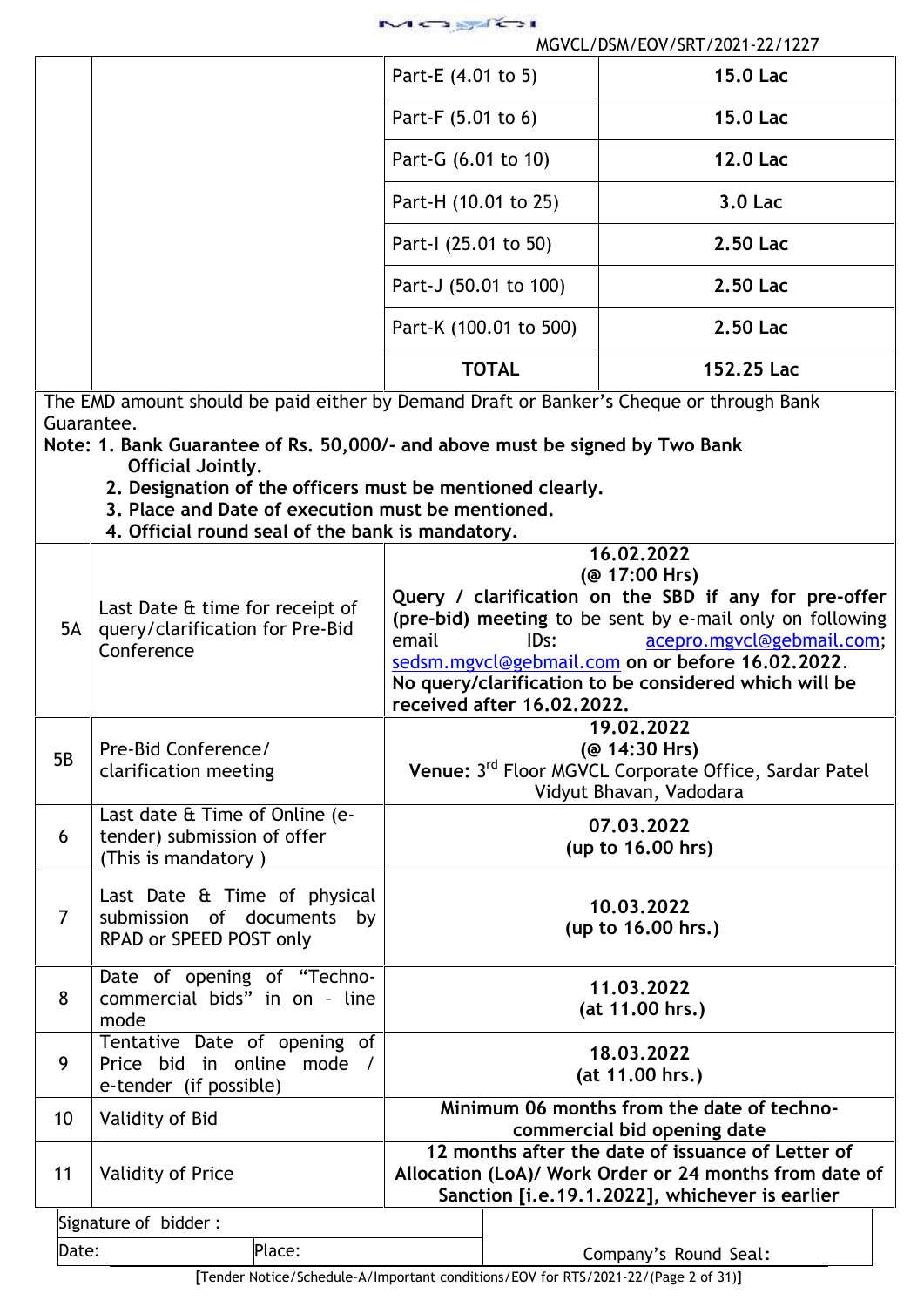**Every bidder has to inform their GSTIN No. at the time of payment of applicable fees.**

## **AS PER THE NOTICE OF THE INVITATION OF TENDER (NEWS PAPER ADVERTISEMENT), THE TENDER IS INVITED BY E-TENDERING (ON– LINE ) MODE, FOR WHICH FOLLOWING CONDITIONS ARE MANDATORY AND ANY DEVIATION WILL BE FOUND IN THAT CASE, THE TENDERS / OFFER WILL BE OUTRIGHTLY REJECTED AND NO ANY FURTHER COMMUNICATION IN THE MATTER WILL BE ENTERTAINED***.*

**[A]** All the relevant documents as mentioned in Schedule-A of tender (here under) are required to be submitted in physical form in sealed cover on or before due date and time. All such documents, i.e. "**Techno Commercial Document**", should be strictly submitted by R.P.A.D./ Speed post only, otherwise the offer will not be considered and no any further communication in the matter will be entertained.

**[B]** Required documents as mentioned in clause no. 5.2 & 5.3 of Section-I of SBD / as mentioned in Annexure of online tender should be uploaded in technical stage of online bid. In case of non attachment of mandatory document or attachment of wrong document, bid may be rejected at discretion of MGVCL.

**[C]** Any deviation found in Data / Details / Documents between on line offer (e tendering) and physically submitted documents (Tender document fee, EMD, Standard Bid documents etc.) of bidder, the online submitted Data / Details / Documents will be considered for evaluation.

**[D]** Bidders are requested to submit price – bid (Schedule – B) in on-line (e tendering form) only. **This is mandatory**. If price bid is submitted in physical form, same will not be opened / considered and only on-line submitted price bid will be considered for evaluation.

**[E]** It is mandatory for all the bidders to submit their tender documents by both forms viz. on-line (e-tendering) and physically in schedule time. If tender documents submitted in only any one form, say either by on line or physically, in that case the same tender will not be considered.

**[F]** If the physical documents of tender will not reach to this office within mentioned date & time, offer will be out rightly rejected even of successful submission of On Line Tender.

# **[G] DELAYED AND LATE TENDERS:-**

No tender shall be accepted / opened in any case which are received after due date and time of the receipt of tender irrespective of delayed due to postal service or any other reasons and concern company shall not assume any responsibility for late receipt of tender. Any correspondence in this matter will not be entertained.

| Signature of bidder: |        |                       |
|----------------------|--------|-----------------------|
| Date:                | Place: | Company's Round Seal: |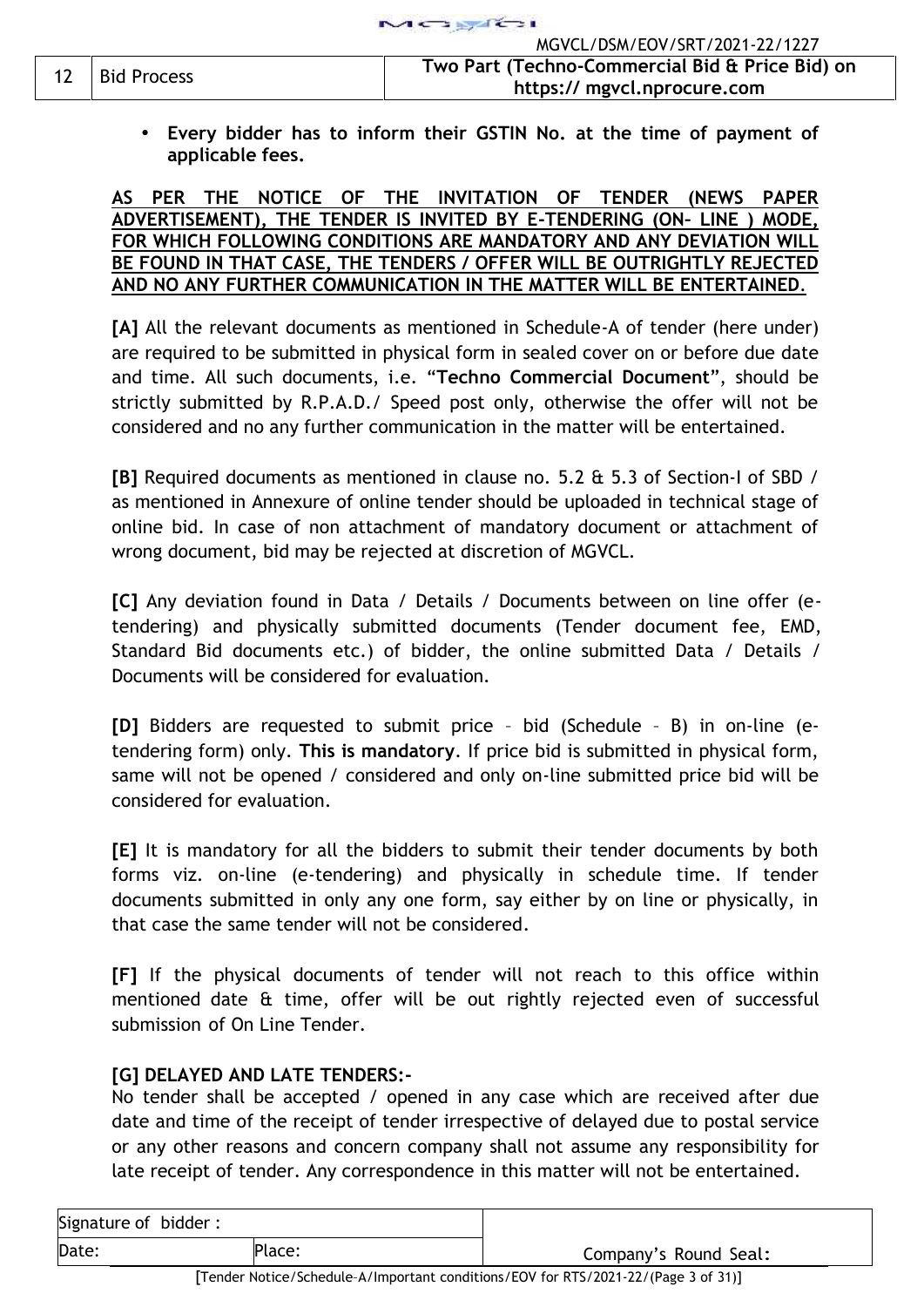**Note:- Prospective bidders are requested to remain updated for any notices/amendments/clarifications etc. to the RFP document through the https://mgvcl.nprocure.com. No separate notifications will be issued for such notices/ amendments/ clarification etc. in the print media or individually. All the information related to this RFP shall be updated in the website.**

Any technical questions, information and clarifications that may be required pertaining to this enquiry should be referred to the *ADDITIONAL CHIEF ENGINEER (PROC.) MADHYA GUJARAT VIJ COMPANY LTD., 5th FLOOR, CORPORATE OFFICE, SARDAR PATEL VIDYUT BHAVAN, RACE COURSE , VADODARA – 390 007.*

MGVCL reserves the right to reject any OR all tenders without assigning any reasons thereof.

For and on behalf of MGVCL,

Additional Chief Engineer (Proc.)

Tender Documents in (PDF Format) which consists of:

- Standard Bid Documents covers NIT, Scope of Work, Bid Information sheet, Definitions & Abbreviations
- Section I to III of SBD (i.e. Introduction, Bid Detail and instruction to the bidders, Conditions of Contract, Evaluation Criteria & CFA Disbursement & Technical Specification)
- $\mathcal{F}$  Section IV of SBD (i.e. Price Bid (to be submitted online mode only)
- Section V of SBD (i.e. Formats for Submitting RFP & Checklist)
- Section VI of SBD i.e. Annexure A to Y
- Schedule "A" (Important condition and tender notice) indicating the quantities, Specifications of tender item/s.

To view the PDF file please use "Acrobat Reader" soft ware which can be downloaded from "Adobe "website.

**NOTE**:

**In case bidder needs any clarification or if training required for participating in online tender, they can contact the following office: (n) Procure Cell (n) Code solutions-A division of GNFC Ltd., 403, GNFC Info tower, S.G. Road, Bodakdev Ahmedabad – 380054 (Gujarat) Toll Free: 1-800-233-1010 (Ext. 501, 512,516, 517, 525) Phone No. 079-26857315 / 316 / 317 Fax: 079-26857321 / 40007533 Email: nproucre@gnvfc.net**

Other Terms & Conditions as per detailed tender document

Signature of bidder : Date: Place: Place: Place: Company's Round Seal: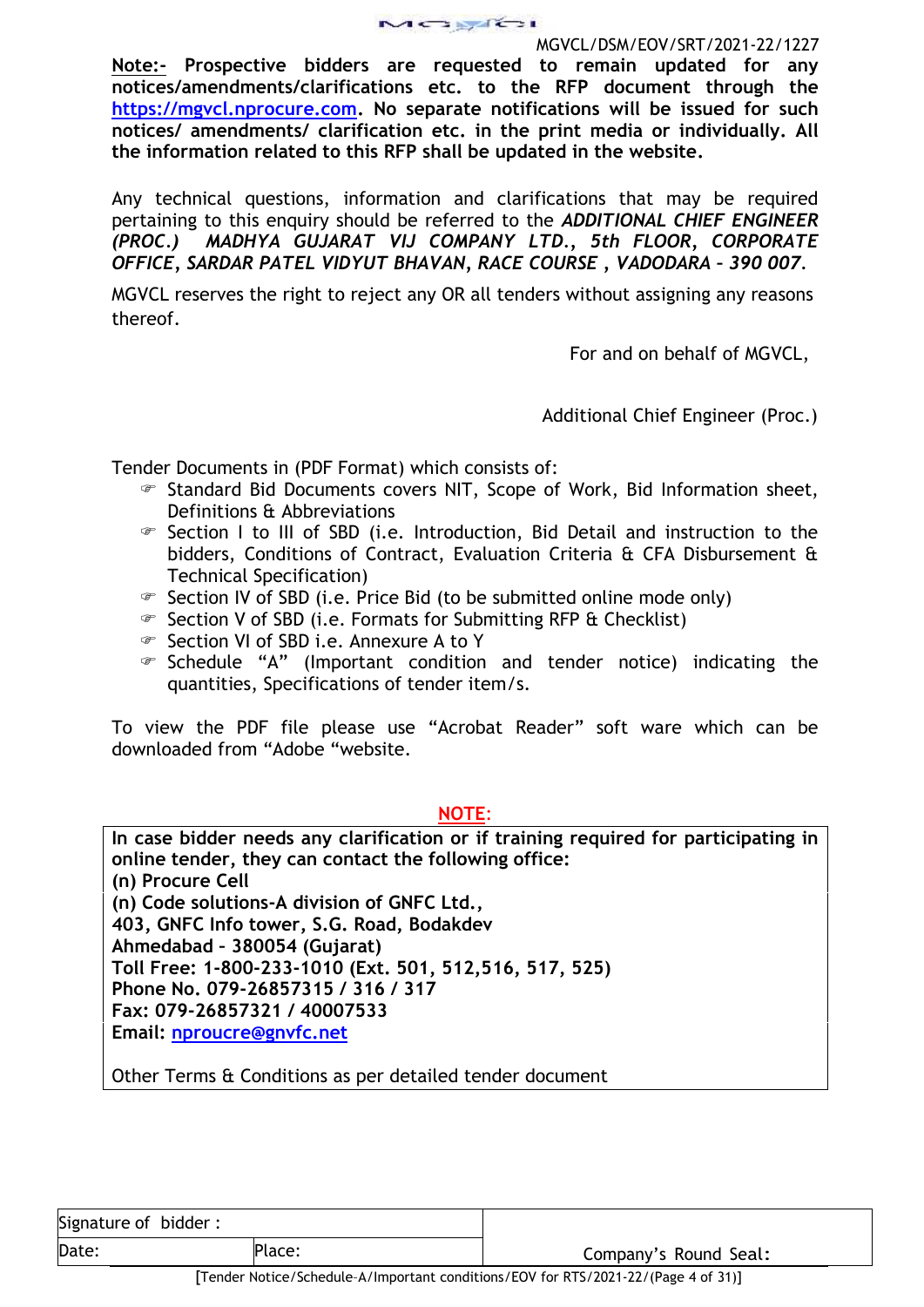# **SCHEDULE-- 'A'**

 $15.9631$ 

| Sr.<br>No.     | Category | Capacity<br>range(KW) | <b>Total</b><br>Aggregate<br>Capacity (KW) | <b>Min Capacity</b><br>(for which the<br><b>Bidder can</b><br>submit its Bid)<br><b>KW</b> | Max Capacity (for<br>which the Bidder<br>can submit its Bid)<br><b>KW</b> |
|----------------|----------|-----------------------|--------------------------------------------|--------------------------------------------------------------------------------------------|---------------------------------------------------------------------------|
|                | Part-A   |                       | 3801                                       | 11                                                                                         | 25                                                                        |
| $\overline{2}$ | Part-B   | 1.01 to $2$           | 11286                                      | 31                                                                                         | 69                                                                        |
| 3              | Part-C   | $2.01$ to 3           | 59939                                      | 125                                                                                        | 279                                                                       |
| 4              | Part-D   | 3.01 to $4$           | 131218                                     | 262                                                                                        | 585                                                                       |
| 5              | Part-E   | 4.01 to 5             | 38523                                      | 80                                                                                         | 179                                                                       |
| 6              | Part-F   | 5.01 to $6$           | 33008                                      | 69                                                                                         | 153                                                                       |
| 7              | Part-G   | 6.01 to 10            | 17489                                      | 36                                                                                         | 81                                                                        |
| 8              | Part-H   | 10.01 to 25           | 1919                                       | 10                                                                                         | 10                                                                        |
| 9              | Part-I   | 25.01 to 50           | 624                                        | 25                                                                                         | 50                                                                        |
| 10             | Part-J   | 50.01 to 100          | 893                                        | 50                                                                                         | 100                                                                       |
| 11             | Part-K   | 100.01 to 500         | 1000                                       | 100                                                                                        | 500                                                                       |
|                |          | TOTAL                 | 300000                                     | 798                                                                                        | 2031                                                                      |

## **RFP NO.: MGVCL/DSM/EOV/SRT/2021-22/1227**

## **NOTE: IMPORTANT**

The MGVCL invites bids for empanelment of firms for Design, supply, erection, testing and commissioning including warranty, comprehensive operation & maintenance for a period of 05 years of Grid connected Rooftop solar plants of various capacities in the State of Gujarat under CAPEX model.

Bidder can bid for PART-A or PART-B or Part-C or PART-D …….. Or PART-K as per the eligibility criterion of RFP. Bidders can also bid combination of parts under CAPEX Model and for all Eleven (11) parts subject to meeting the eligibility criterion set forth herewith.

2. The quantity mentioned above is only indicative. The quantity or total capacity may vary depending upon actual requirement at the time of Scheme implementation and consumers' participation which will be based upon number of beneficiaries applied for this Scheme. No Dispute for non-purchase or purchase of very less quantity shall be entertained and MGVCL's decision in this regards, shall be binding to the Bidders. The MGVCL reserve the right to reduce/enhance the total capacity as per their requirement at the time of finalization of the tender.

# **3. SUBMISSION OF BID-PARTS:**

**1.**

The following **Mandatory** documents as stated hereunder are required to be submitted in physical form in **offline (in Original) and Online Modes** during Technical Bid submission in Sealed cover stated as **"Offline Documents for RFP – Empanelment of vendors for Implementation of Grid connected Roof Top Solar PV System for CAPEX for General/Open Category (Please mention clearly) PART - …….… & ………. kWp capacity."**

- 1. Covering letter as per **Format-1**.
- 2. General Particulars as per **Format-2**.
- 3. Original copy of the Bid Bond /EMD as per **Format -3** in the form of a Bank Guarantee/ DD. Check list as per **Format-5**. However, MSMEs are required to submit a **"Bid Security**

| Signature of bidder: |        |
|----------------------|--------|
| Date:                | Place: |

Company's Round Seal: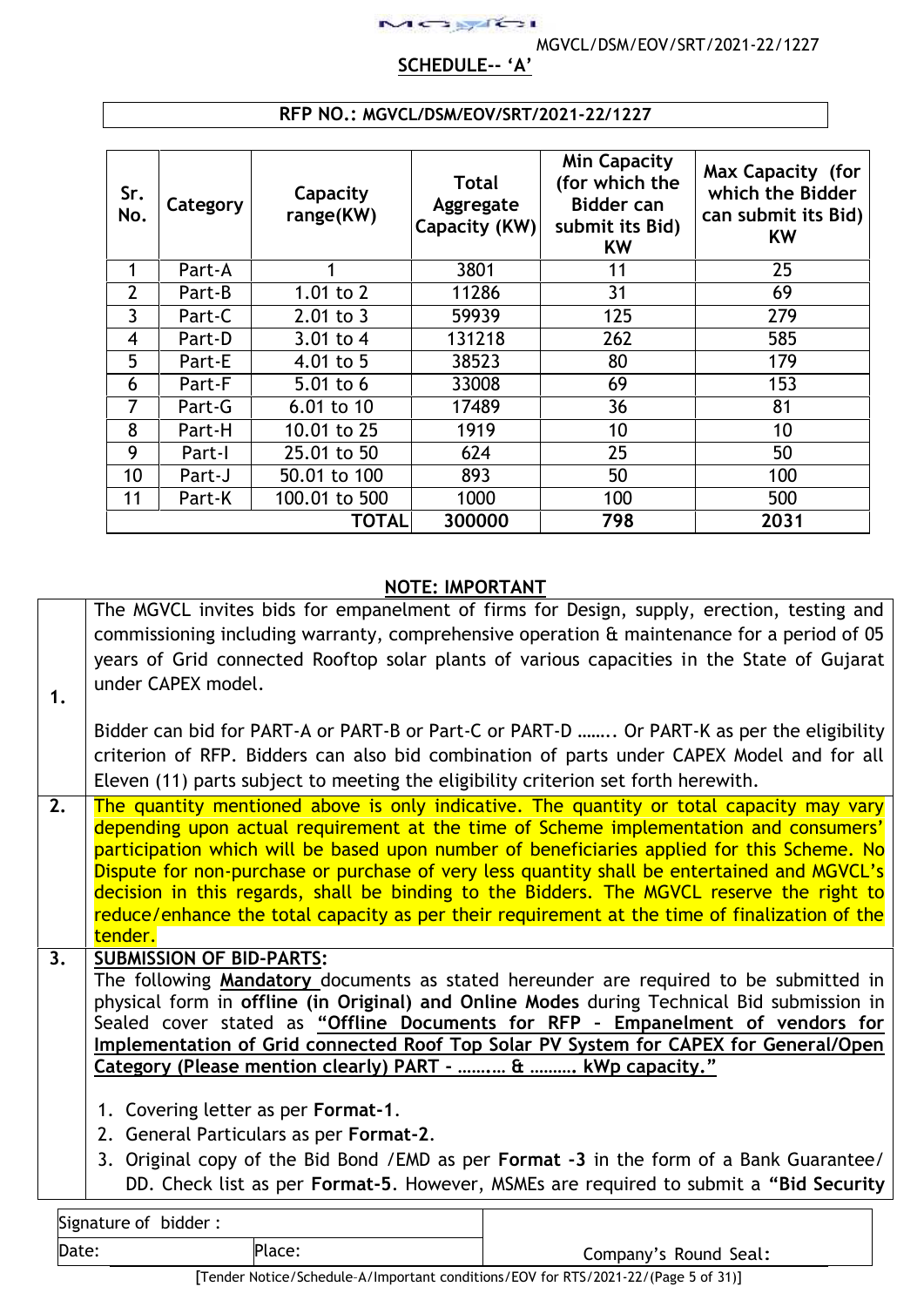MGYRSI MGVCL/DSM/EOV/SRT/2021-22/1227

**Declaration"** Letter on non-judicial stamp of appropriate value.

- 4. DD/ Bankers cheque for an amount as per bid document**,** drawn in favour of MGVCL at against payment of tender processing fee.
- 5. Original Power of Attorney supplemented with Board resolutions (as per **Format-6**)
- 6. Financial eligibility criterion (as per **Format -7**).
- 7. Certificate for certificate of relationship of Parent Company or Affiliate with the Bidding Company (as per **Format -8**), if required.
- 8. Undertaking from the Financially Evaluated Entity or its Parent Company/ Ultimate Parent Company (as per **Format -9**), if required.
- 9. Original copy of the Consortium Agreement, if any (**as per Format-10**)
- 10.Share Holding certificate, if any (as per **Format -11**).
- 11.Self-Declaration, as per **Annexure-G**
- 12.Certificate of incorporation and updated Memorandum of Association (MoA).
- 13.Scanned copy of MSME/DIPP registration certificate under Renewable Energy sector.
- 14.Declaration on bidder's Letterhead for None blacklisting from any Government Departments/ Public Sector Units (PSUs) / Distribution Companies etc.
- 15.PAN & GST Registration, however State GST Registration is mandatory for MSME Bidders.
- 16.Technical Eligibility Criterion: scanned copy of the Commissioning certificate and Work order/ Contract/ Agreement/ from the Client/ Owner.
- 17.Financial Eligibility Criterion: scanned copy Balance showing Average Annual Turnover or Net worth.
- 18.Acceptance of RFP terms and conditions including amendments & clarification on letter head of the bidder.

**Note: The technical bid will not be opened, if the above mandatory documents i.e. (At Sr. No.: 1 to 18) are not submitted in physical form in sealed Cover Documents.**

Over & above following documents to be submitted in **Online Mode only** for each part.

- i. Certificate of incorporation and updated Memorandum of Association (MoA).
- ii. Scanned copy of MSME/DIPP registration certificate under Renewable Energy sector.
- iii. Declaration on bidder's Letterhead for Non blacklisting from any Government Departments/ Public Sector Units (PSUs) / Distribution Companies etc.
- iv. PAN & GST Registration, however State GST Registration is mandatory for MSME Bidders.
- v. Technical Eligibility Criterion: scanned copy of the Commissioning certificate and Work order/ Contract/ Agreement/ from the Client/ Owner.
- vi. Financial Eligibility Criterion: scanned copy Balance showing Average Annual Turnover or Net worth.
- vii.Acceptance of RFP terms and conditions including amendments & clarification on letter head of the bidder.

**Note: The Bidder should also upload the scanned copies of all original documents along with other requisite form and formats as Bid Annexure during Online Bid-Submission.**

**BID BOND/EMD (To be submitted in original form offline only):**

The Bidder shall furnish Interest free Bid Bond in the form of Bank Guarantee (BG)/ Demand Draft drawn in favour of "**MGVCL**", payable at *Vadodara*. The validity of Bid Bond/EMD shall

| Signature of bidder: |        |  |
|----------------------|--------|--|
| Date:                | Place: |  |

Company's Round Seal: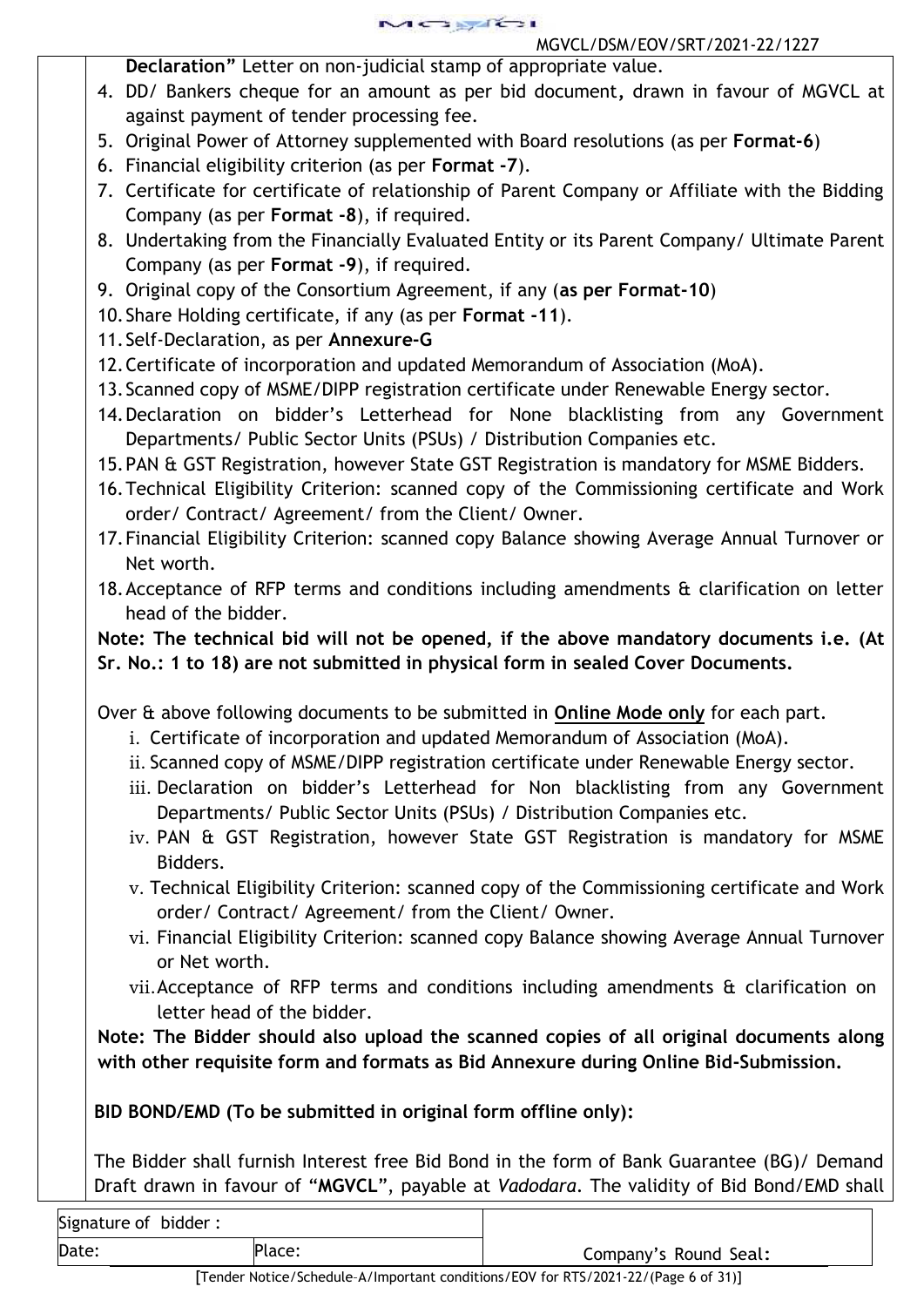

be for a period of one year from the Bid Deadline. Bid bond /EMD shall be submitted separately for each part. The Bid Bond/EMD of unsuccessful bidders shall be returned within 30 days from the date of issue of List of Empanelled Vendors. Bid bond(s) of Empanelled Vendor shall be released after the receipt of PBG in the format prescribed by **MGVCL** and after the receipt of confirmation of their PBG's from their respective banker.

The capacity wise amount of EMD to be paid by the Bidder is shown in schedule-A of tender documents. The bidders have to pay total amount of EMD for the offered category/s, for which they participate in the tender. Bidder should state the breakup of quoted category/s and EMD paid for the same on letter head and submit the same in EMD Cover as shown here under, **without which, their offer is liable for rejection**.

| Sr.<br>No. | Category                      | Capacity<br>Range (in Kw) | Qty.<br>offered | <b>EMD</b><br>Amount | MSME (Yes<br>or No) |  |  |
|------------|-------------------------------|---------------------------|-----------------|----------------------|---------------------|--|--|
|            |                               |                           |                 |                      |                     |  |  |
|            |                               |                           |                 |                      |                     |  |  |
|            |                               |                           |                 |                      |                     |  |  |
|            | Total Amount of EMD submitted |                           |                 |                      |                     |  |  |

You can pay EMD by RTGS/NEFT also. If EMD amount paid by RTGS or NEFT in that case receipt of payment transfer through RTGS/NEFT should be submitted along with EMD cover documents. Details of RTGS/NEFT are shown below.

| Sr.No. | <b>Particulars</b> | <b>Requisite Details</b>                 |  |  |  |  |
|--------|--------------------|------------------------------------------|--|--|--|--|
|        | Name of Bank       | State Bank of India                      |  |  |  |  |
|        | Name of Branch     | Industrial Finance Branch,               |  |  |  |  |
|        |                    | Mid Town Building, Jetalpur Road, Baroda |  |  |  |  |
|        | <b>Branch Code</b> | 01946                                    |  |  |  |  |
| 4      | <b>MICR Code</b>   | 390002030                                |  |  |  |  |
| 5      | <b>IFSC Code</b>   | SBIN0001946                              |  |  |  |  |
| 6      | Name of Account    | Madhya Gujarat Vij Company Ltd.          |  |  |  |  |
|        | Account No.        | 30047792420                              |  |  |  |  |

## **-: Performa of R.T.G.S. Details:-**

Bidders registered with Small Scale Industries/ National Small Scale Industries Corporation / DIPP /MSME registered under Renewable sector and Govt. Deptt/ PSU shall be exempted from the deposition of Bid Bond /EMD in all parts, provided the quoted value of the tender is within the **monetary limit** for the said unit set by NSIC/ State Director of Industries. Bidders seeking exemption should enclose a photocopy of valid registration certificate giving details such as validity, stores and monetary limits failing which they run the risk of their tenders, as ineligible.

Also valid registration MSME Certificate should indicate related group of item/s as per Section D, Division 35, Group 351 having NIC 5-digit code of 35105 (Electric power generation using solar energy).

Signature of bidder :

Date: Place: Place: Place: Place: Place: Company's Round Seal: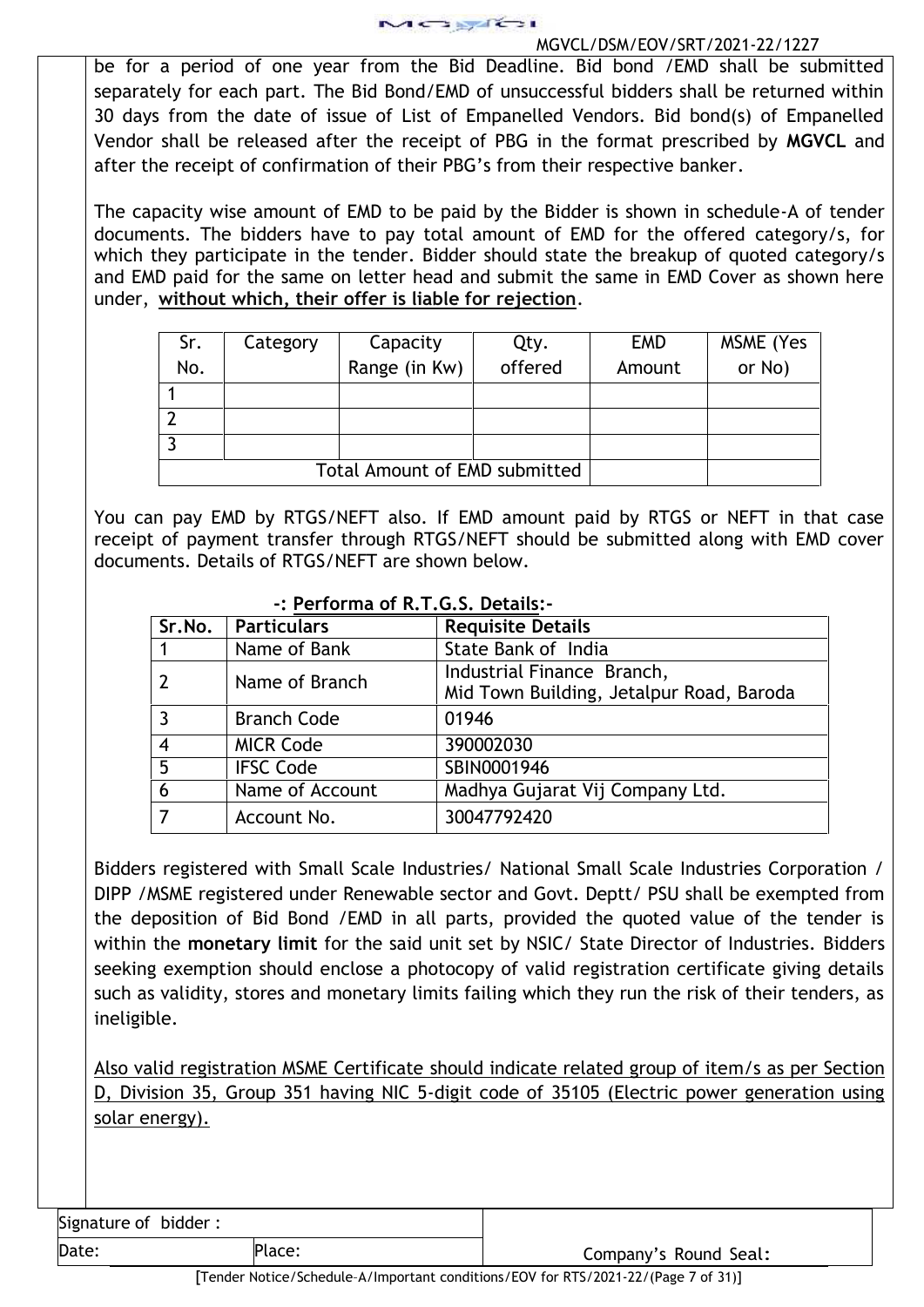MCSERCSI MGVCL/DSM/EOV/SRT/2021-22/1227

The Bid Bond shall be denominated in Indian Rupees and shall:

 At the Bidder's option, be in the form of either a Bank Guarantee / Demand Draft from a List of banks as given in **Annexure-B.**

 Be submitted in its original form, copies will not be accepted, and remain valid for a minimum period of 12 months from the date of Techno Commercial bid opening, or beyond any period of extension subsequently requested under **Clause 10.6.2 of Section-I of SBD.** MSMEs are exempted from submission of Bid Security /EMD / Bid Bond, subject to the condition that the quoted value of the tender is within the monetary limit for the said unit set by NSIC/State Director of Industries. However, MSMEs are required to submit a "Bid Security Declaration Letter" on non-judicial stamp paper of appropriate value as given in **Annexure-V**.

 Empanelled Vendors shall sign and stamp the Letter of Allocation (LoA) and return the signed & stamped duplicate copy of the same to the address of **MGVCL** within 30 days from the date of its issue.

The Bid Bond /EMD shall be forfeited without prejudice to the Bidder being liable for any further consequential loss or damage incurred to the plant under following circumstances:

- a. Hundred percent (100%) of Bid Bond / EMD amount of the proposed capacity, if a Bidder withdraws/revokes or cancels or unilaterally varies their bid in any manner during the period of Bid Validity specified in the RFP document and in accordance with the **Clause 10.6.2** of Section-I of SBD.
- b. Hundred percent (100%) of Bid Bond /EMD amount of the proposed capacity, if the Empanelled Vendor fails to unconditionally accept the Letter of Intent (LoI)/LOA/Work Order, whoever is issued first, within 15 days from the date of its issue.
- c. Hundred percent (100%) of Bid Bond amount of the proposed capacity, if the Empanelled Vendor fails to furnish the "Performance Bank Guarantee" within 30 days of issuance of Letter of Intent (LoI)/LOA/Work order, whichever is issued first.

# **BID BOND/EMD AND PROCESSING FEE SUBMISSION:**

As per **Bid Information Sheet,** Bid bond/EMD shall be submitted separately for the offered capacity in a separate envelop along with processing fee & other details. However, MSMEs are exempted from submission of Bid Security /EMD / Bid Bond and "Bid Security Declaration Letter" on non-judicial stamp paper.

# **4. TIME OF COMPLETION OF SANCTIONED CAPACITY:**

4.1The Empanelled Vendor shall complete the roofs identification, submission of project sanction documents as per the requirement of **DISCOMS**, Design, Engineering, Manufacture, Supply, storage, civil work, erection, testing & commissioning of each project within 12 months from the date of issue of consent letter or 24 Months from date of sanction Order from MNRE to DISCOM i.e. 18.1.2024 (Excluding any Extension any further extension), whichever is earlier.

| Signature of bidder: |        |  |
|----------------------|--------|--|
| Date:                | Place: |  |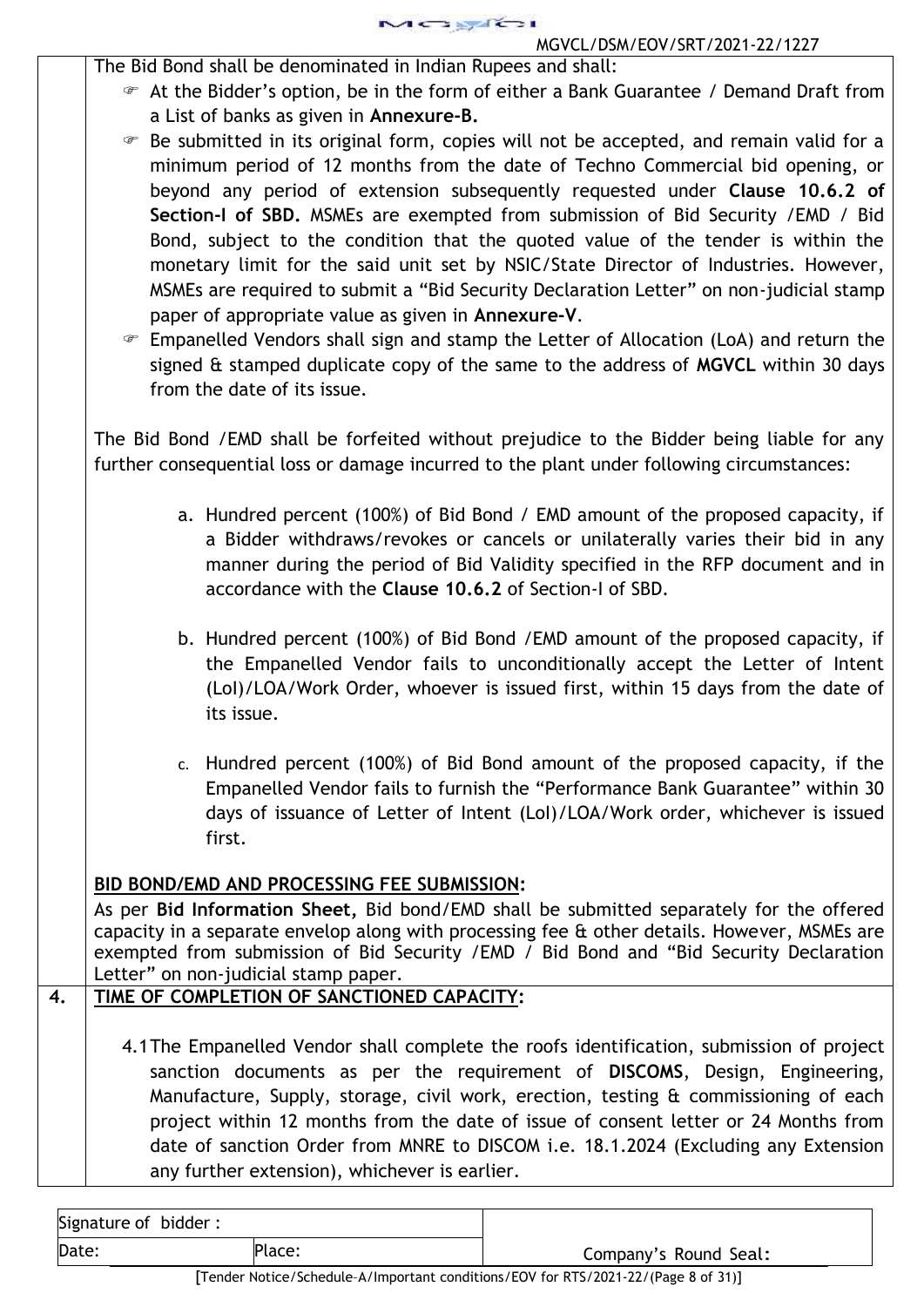$A \rightarrow \sqrt{2}$ MGVCL/DSM/EOV/SRT/2021-22/1227

- 4.2The period of execution given in time schedule includes the time required for mobilization as well as testing, rectifications if any, re-testing and completion in all respects to the entire satisfaction of the Engineer-in- Charge.
	- 4.3The empanelled vendors shall apprise the implementing agency of the progress made at regular intervals.

## **5. ELIGIBILITY CRITERIA:**

To meet the General Conditions of Eligibility Criteria, Bidders must have one of the following credentials: Bidder should have one of the following:

a) The Bidder should be either a body incorporated in India **under the Companies Act, 1956 or 2013** including any amendment thereto.

## **OR**

b) The Bidders should be a **Limited Liability Partnership firm.**

## **OR**

**c)** The Bidders should be a **Proprietor firm.**

The Bidder should have valid PAN & GST registration certificate for General Bidder, however **for MSMEs, State GST Registration is mandatory**.

The Bidder should have an Engineer (B.E./B.Tech Electrical or Diploma in Electrical) as proprietor/director/Employee of the Bidder. Brief Bio-Data of the Key personnel is to be given by bidder in online/offline mode.

The bidder should have declared, if any relative is working with or employee of GUVNL & its Subsidiaries company with TPLA & TPLS DISCOMs of Gujarat State.

# **5.1 TECHNICAL ELIGIBILITY CRITERIA**:

The Bidder should have designed, supplied, installed & commissioned Grid connected Solar PV Power Projects having aggregate capacity not less than **250 kWp in residential Sector** which should have been commissioned prior to submission of bids. Vendor must submit scanned copy of the Commissioning certificate and Work order/ Contract/ Agreement/ from the Client/ Owner shall be submitted. The bids of only those bidders who qualify the minimum technical eligibility criterion shall be considered for determination of L-1 price.

**Open Category**: The bidders who do not have any prior experience or do not have minimum required prior experience in installation of grid connected solar PV power projects, shall not be allowed to submit price bids. Such bidders will be allowed to implement rooftop solar projects subject to matching of L-1 price. The tendering authority reserves the right to allocate/sanction project capacities to such bidders in batches.

## **5.2 FINANCIAL ELIGIBILITY CRITERIA: FOR GENERAL BIDDERS:**

**The Bidders should have minimum Average Annual Turn Over and Net worth as indicated below to qualify under Financial Eligibility Criteria:**

The **Average Annual turnover**: - Average Turnover of the interested bidder for last 3 financial year shall be **Rs. 150 lakh Also the Bidder must have positive net worth in all last three financial year**. The last 3 financial years for Turnover and positive net worth for above

Signature of bidder :

Date: Place: Place: Place: Place: Place: Place: Company's Round Seal: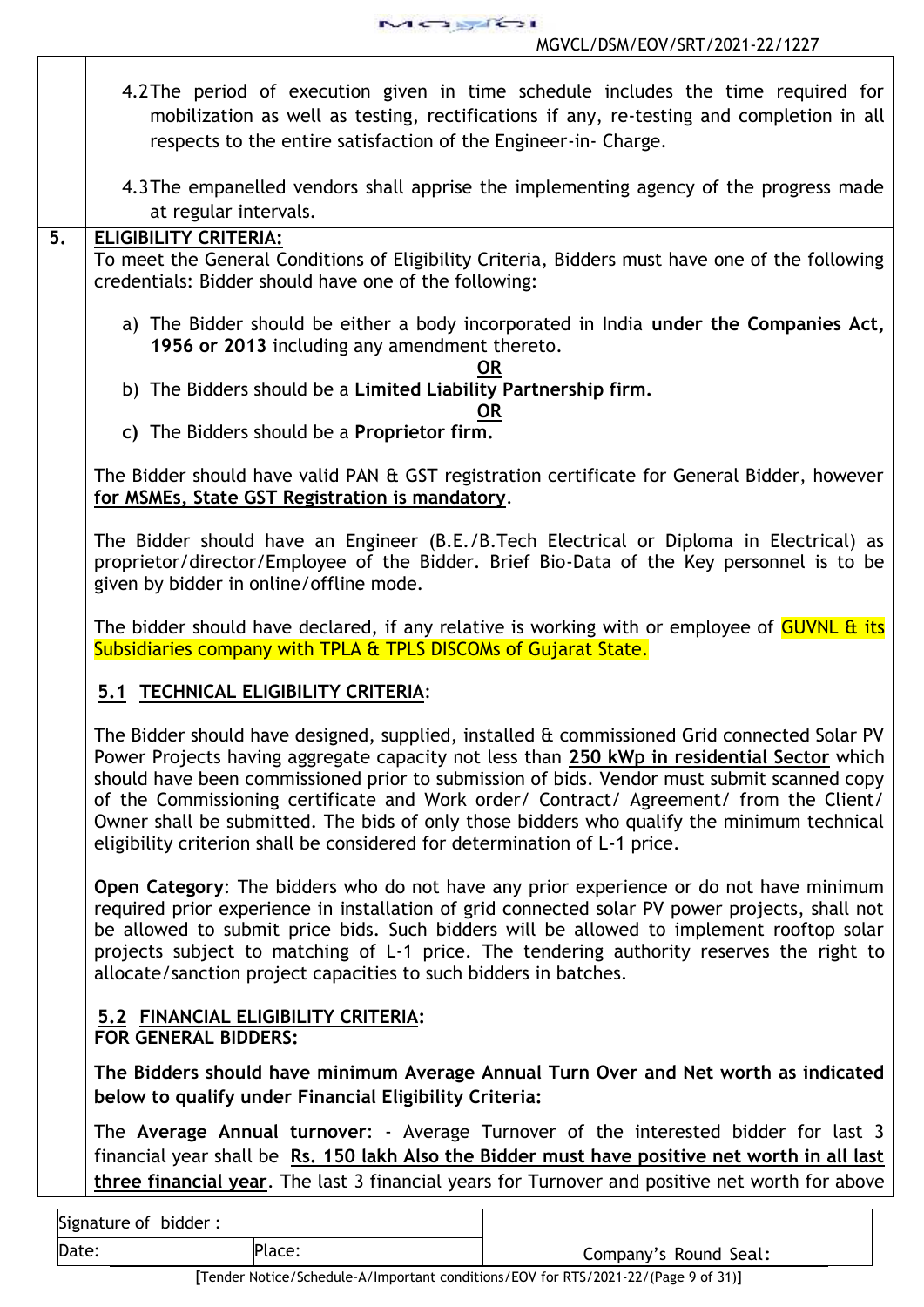

mentioned criteria shall be FY (2018-19, FY (2019-20) & FY (2020-21).

For the purposes of meeting financial requirements, only unconsolidated audited annual accounts shall be used. However, audited consolidated annual accounts of the Bidder may be used for the purpose of financial requirements provided the Bidder has at least twenty six percent (26%) equity in each company whose accounts are merged in the audited consolidated accounts and provided further that the financial capability of such companies (of which accounts are being merged in the consolidated accounts) shall not be considered again for the purpose of evaluation of the Bid.

Bidders shall furnish documentary evidence as per the **Format-7** (online as well as offline), duly certified by Authorized Signatory and the Statutory Auditor / Practicing Chattered Accountant of the Bidding Company in support of their financial capability.

## **FOR STATE REGISTERED MSME:**

The Bidders who are local MSME and registered under the MSME Development Act, 2006 in *Gujarat* as per Section D, Division 35, Group 351 having NIC 5-digit code of 35105 (Electric power generation using solar energy) are exempted from the financial eligibility requirements. The Bidder being a local MSME must submit a valid copy of the certificate of registration issued by an appropriate authority. This is applicable only for the State registered MSMEs.

## **OR**

Vendors registered with DIPP under Renewable Energy sector are eligible to participate in the Tender **Part A to Part-G** only in line with Office Order of Department for Industrial Policy & Promotions issued vide no. 12 (11)/2017-SI dated 22.06.2017, which says that Central Ministries/ Departments may relax condition of prior turn over & prior experience in Public procurement subject to meeting of quality & technical specifications by Start-ups.

# **6. PERFORMANCE BANK GUARANTEE:**

The bidder has to submit the PBG in the following manner:

# **6.1 Performance Bank Guarantee for Installation and Commissioning (I&C):**

The bidder shall furnish the performance bank guarantee for installation and commissioning based on the allocated capacity.

PBG amount = INR [*cost discovered*] Lakhs X 3% X Allocated Capacity in MWp.

The PBG shall be submitted within 30 days from the date of issue of LOI/LOA/Work Order, whichever is issues first, and be valid for 24 months. Bidders should submit Single PBG based on the allocated capacity in each category. The Performance Bank Guarantee shall be released after completion of the empanelment period with the compliance of entire obligations in the contract.

Further, any delay in submission of PBG for I& C period beyond 60 days, **MGVCL** at its sole discretion may cancel the allocated capacity and forfeit 100% of Bid bond. Such Vendors (who have not submitted PBG) shall be debarred from participating in **MGVCL** *i*s future tenders for a period as decided by Competent Authority. Part PBG shall not be accepted.

| Signature of bidder: |  |  |
|----------------------|--|--|
|                      |  |  |

Date: Place: Place: Place: Place: Place: Place: Place: Company's Round Seal: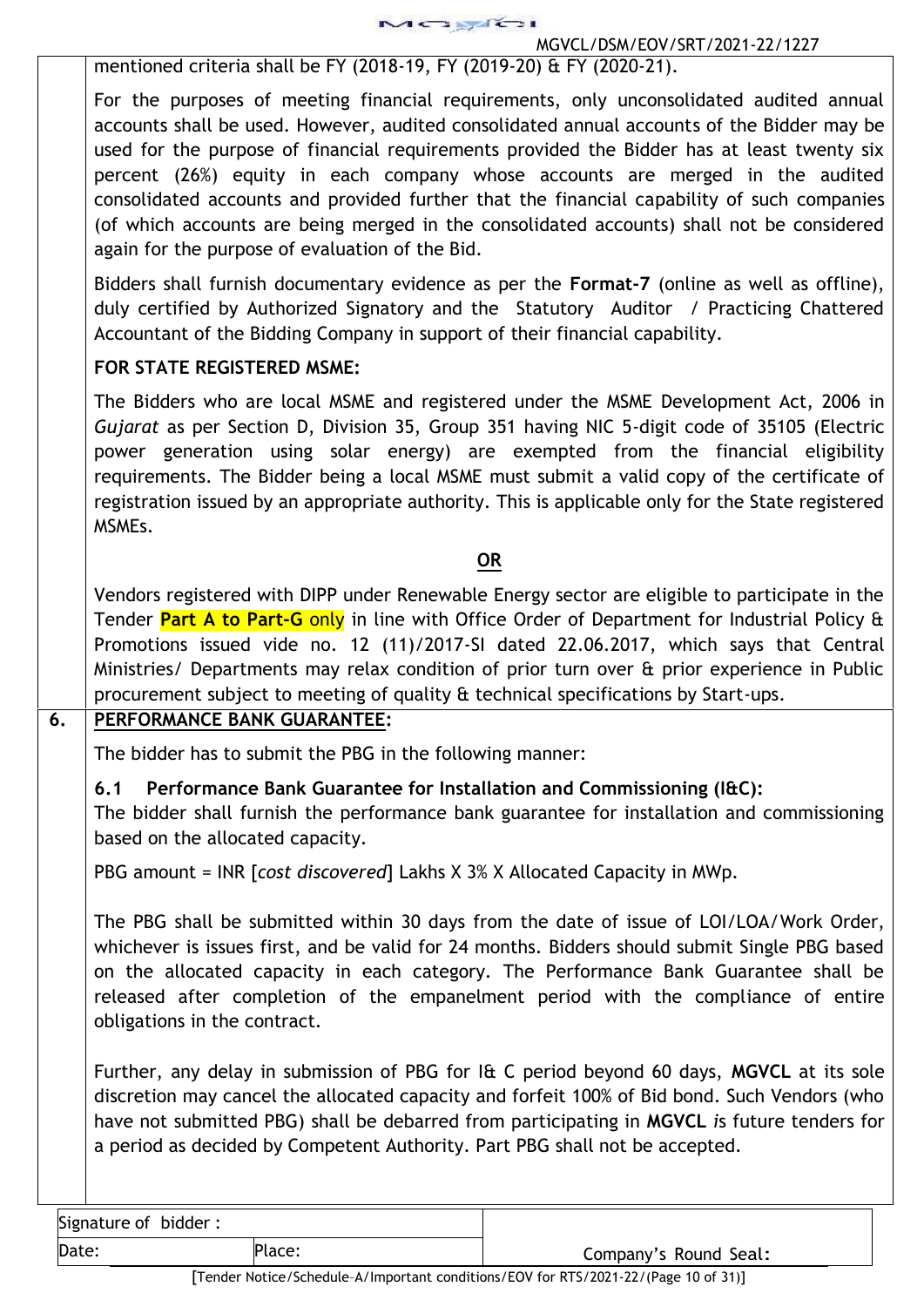**6.2 Performance Bank Guarantee for Operation and Maintenance:** The bidder shall furnish the performance bank guarantee for O&M based on the installed capacity.

PBG amount = INR [*cost discovered*] Lakhs X 3% X Installed **Capacity in MWp.**

The Empanelled Agency shall require to pay the Performance Guarantee of an amount equivalent to 3% of the value of the total System Cost which shall be recovered from the payment of subsidy claim by respective DISCOMs.

The amount deducted towards performance guarantee shall be release against the PBG shall be submitted of the equivalent amount valid within 30 days from the end of the empanelment period and be valid for 05 year + 3 months. Bidders should submit Single PBG based on the installed capacity in each category. The Performance Bank Guarantee shall be released after completion of the O&M period with the compliance of entire obligations in the contract.

In case, Agency does not want to submit the performance bank guarantee (PBG), the amount deducted towards performance bank guarantee shall remain with DISCOMs for the period of 5 year interest free from the date of the commissioning of the last system installed

The Performance Bank Guarantee shall be denominated in Indian Rupees and shall be in the following forms: Bank guarantee from the List of banks as given in **Annexure-B.**

**The PBG shall be forfeited as follows without prejudice to the Bidder being liable for any further consequential loss or damage incurred to the Plant.**

- i. If the Empanelled Vendor is not able to commission the projects to the satisfaction of DISCOMs PBG (for I&C period) amount on pro-rata basis by the empanelled vendor shall be 100% encashed.
- ii. In all the above cases corresponding unidentified/non-commissioned capacity shall stand cancelled.
- iii. If the empanelled vendor is unable to submit the PBG (for O&M period), the PBG (for I&C period) shall be encashed.

Bidders are requested to note the same.

- **Note: 1. Bank Guarantee of Rs. 50,000/- and above must be signed by Two Bank Official Jointly.**
	- **2. Designation of the officers must be mentioned clearly.**
	- **3. Place and Date of execution must be mentioned.**
	- **4. Official round seal of the bank is mandatory.**

"NO STAGEWISE BANK GUARANTEES WILL BE ACCEPTABLE IN ANY CASE." CORPORATE GUARANTEES ARE NOT ALLOWED.

| Signature of bidder: |  |  |
|----------------------|--|--|
|----------------------|--|--|

Date: Place: Place: Place: Company's Round Seal: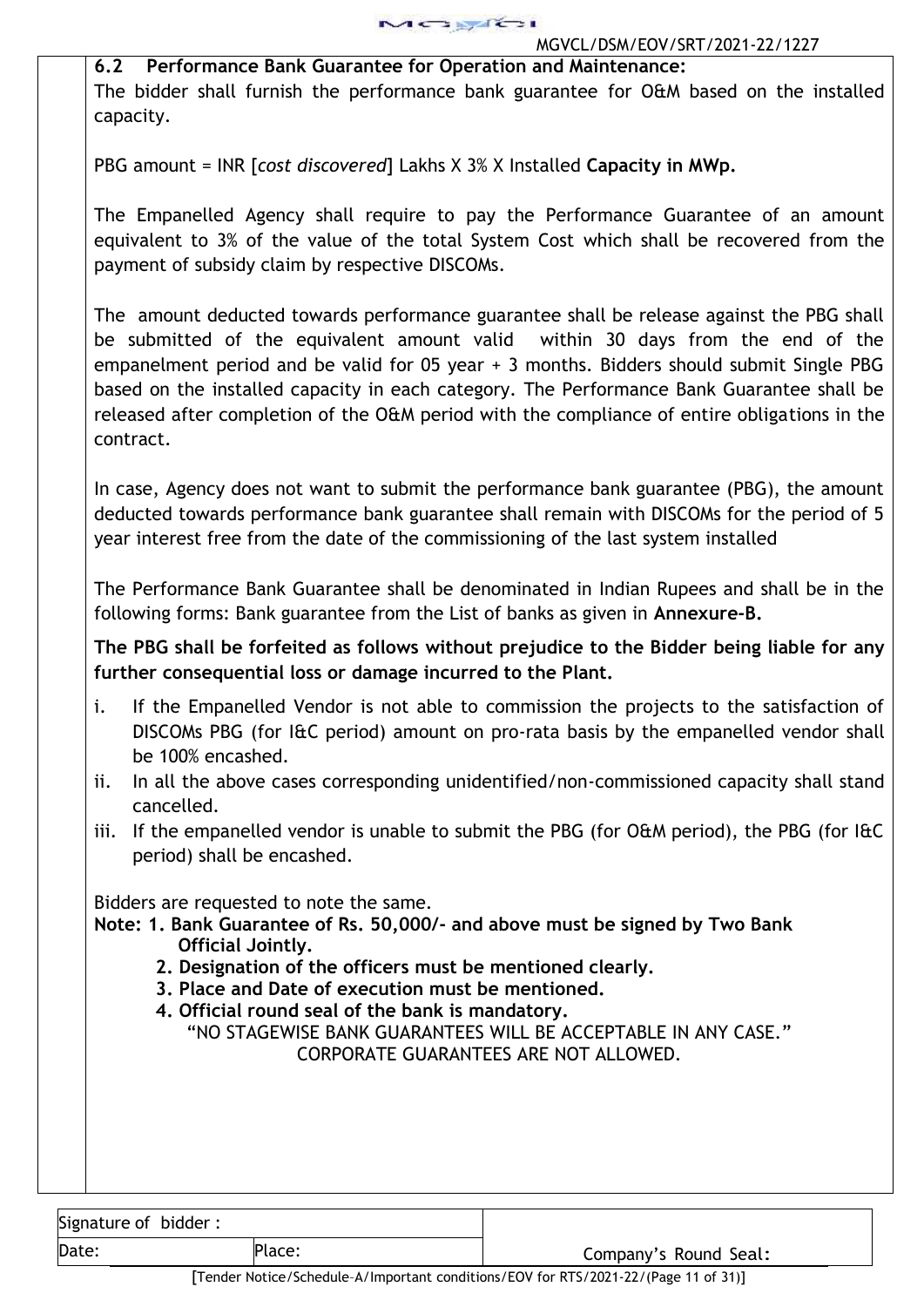| 7. | MINIMUM TENDER QUANTITY:                       |               |                                                                                                                                                                                                                                                                                                                                                                           |  |
|----|------------------------------------------------|---------------|---------------------------------------------------------------------------------------------------------------------------------------------------------------------------------------------------------------------------------------------------------------------------------------------------------------------------------------------------------------------------|--|
|    |                                                |               | The Bidder, who submits their Bid for a minimum quantity, as specified below, for which the                                                                                                                                                                                                                                                                               |  |
|    |                                                |               | firm participated, shall only be considered for price evaluation for particular item.                                                                                                                                                                                                                                                                                     |  |
|    |                                                |               |                                                                                                                                                                                                                                                                                                                                                                           |  |
|    |                                                |               | <b>Minimum Capacity for</b>                                                                                                                                                                                                                                                                                                                                               |  |
|    | SR No.                                         | Category      | <b>Project sanction KWp</b>                                                                                                                                                                                                                                                                                                                                               |  |
|    |                                                |               |                                                                                                                                                                                                                                                                                                                                                                           |  |
|    | 1.                                             | PART-A        | 11                                                                                                                                                                                                                                                                                                                                                                        |  |
|    | 2.                                             | PART-B        | 31                                                                                                                                                                                                                                                                                                                                                                        |  |
|    | 3.                                             | PART-C        | 125                                                                                                                                                                                                                                                                                                                                                                       |  |
|    | 4.                                             | PART-D        | 262                                                                                                                                                                                                                                                                                                                                                                       |  |
|    | 5.                                             | PART-E        | 80                                                                                                                                                                                                                                                                                                                                                                        |  |
|    | 6.                                             | PART-F        | 69                                                                                                                                                                                                                                                                                                                                                                        |  |
|    | 7.                                             | PART-G        | 36                                                                                                                                                                                                                                                                                                                                                                        |  |
|    | 8.                                             | PART-H        | 10                                                                                                                                                                                                                                                                                                                                                                        |  |
|    | 9.                                             | PART-I        | 25                                                                                                                                                                                                                                                                                                                                                                        |  |
|    | 10.                                            | <b>PART-J</b> | 50                                                                                                                                                                                                                                                                                                                                                                        |  |
|    | 11.                                            | PART-K        | 100                                                                                                                                                                                                                                                                                                                                                                       |  |
|    | RESPONSIVENESS CHECK OF TECHNO COMMERCIAL BID: |               | in respective category will be limited to the maximum category wise tendered capacity.<br>The Techno-Commercial Bid submitted by Bidders shall be scrutinized to establish<br>responsiveness to the requirements laid down in the RFP subject to Clause 5.5 of Section-I of<br>SBD. Any of the following may cause the Bid to be considered "Non-responsive", at the sole |  |
|    | discretion of MGVCL<br>$i$ .                   |               | Bids that are incomplete, i.e. Not accompanied by any of the applicable formats<br>inter alia covering letter, power of attorney supported by a board resolution, Bid<br>Bond, "Bid Security Declaration Letter" on non-judicial stamp paper. etc.                                                                                                                        |  |
|    | this RFP.                                      |               | ii. Bid not signed by authorized signatory and /or stamped in the manner indicated in                                                                                                                                                                                                                                                                                     |  |
|    |                                                |               | iii. Material inconsistencies in the information /documents submitted by the Bidder,                                                                                                                                                                                                                                                                                      |  |
|    | affecting the Eligibility Criteria.            |               |                                                                                                                                                                                                                                                                                                                                                                           |  |
|    |                                                |               | iv. Information not submitted in the formats specified in this RFP.                                                                                                                                                                                                                                                                                                       |  |
|    | v. Bid being conditional in nature.            |               |                                                                                                                                                                                                                                                                                                                                                                           |  |
|    | vi. Bid not received by the Bid Deadline.      |               |                                                                                                                                                                                                                                                                                                                                                                           |  |
|    | vii. Bid having Conflict of Interest.          |               |                                                                                                                                                                                                                                                                                                                                                                           |  |
|    |                                                |               | viii. More than one Member of a Bidding Company using the credentials of the same                                                                                                                                                                                                                                                                                         |  |
|    | Parent Company / Affiliate.                    |               |                                                                                                                                                                                                                                                                                                                                                                           |  |
|    |                                                |               | ix. Bidder delaying in submission of additional information or clarifications sought by                                                                                                                                                                                                                                                                                   |  |
|    | <b>MGVCL</b> as applicable.                    |               |                                                                                                                                                                                                                                                                                                                                                                           |  |
|    |                                                |               |                                                                                                                                                                                                                                                                                                                                                                           |  |
|    | x. Bidder makes any misrepresentation.         |               | Each Bid shall be checked for compliance with the submission requirements set forth in this<br>RFP before the evaluation of Bidder's fulfillment of Eligibility Criteria is taken up. Clause 5.5<br>of Section-I of SBD shall be used to check whether each Bidder meets the stipulated                                                                                   |  |

MORTOL

|       |        | $\Gamma$ andar Nation (Cabadula, A Umpertent penditions (EOV for BTC (2024-22 (Degra 42 of 24) I |
|-------|--------|--------------------------------------------------------------------------------------------------|
| Date: | Place: | Company's Round Seal:                                                                            |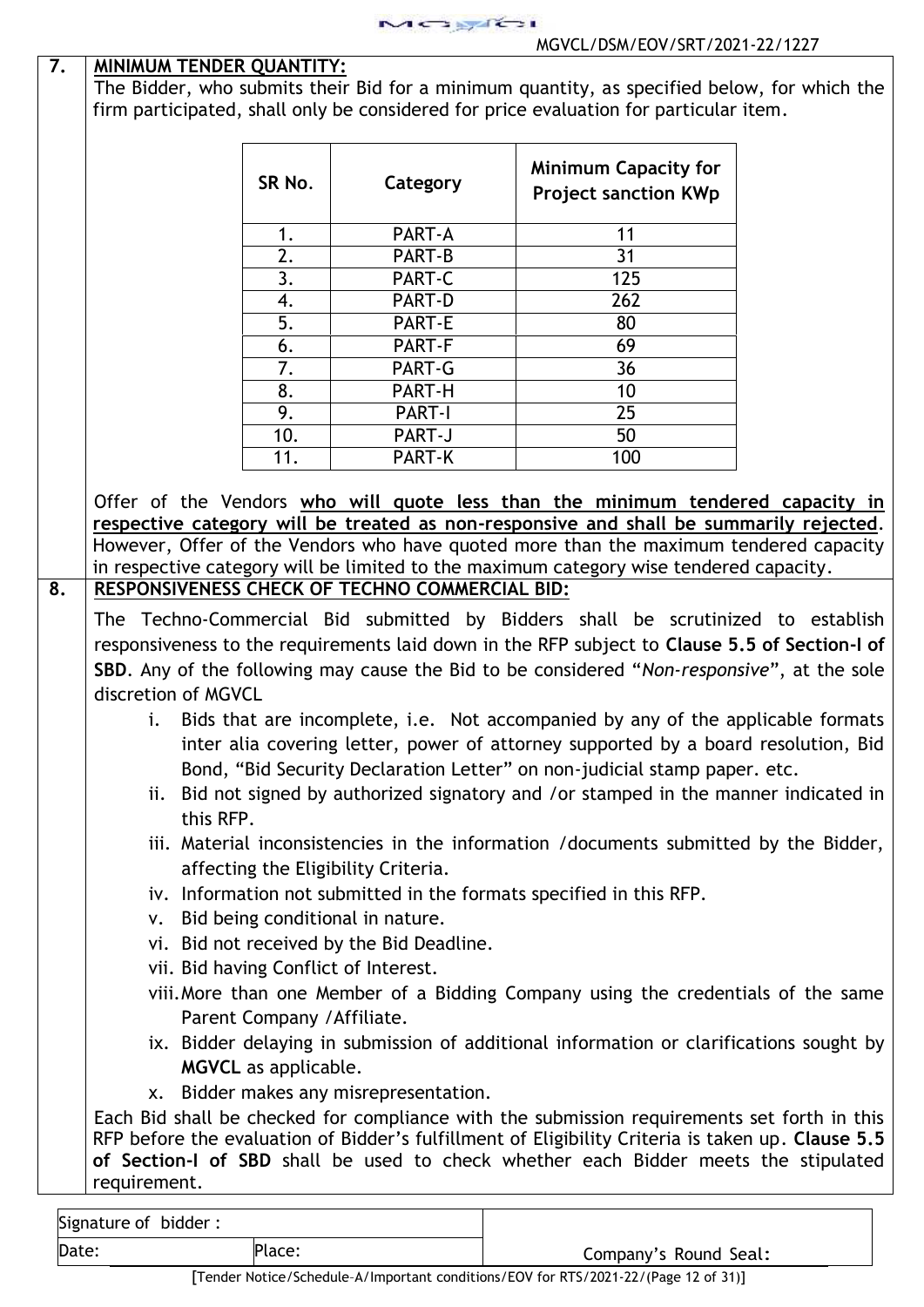Signature of bidder : Date: Place: Place: Place: Company's Round Seal: **9. EVALUATION OF PRICE BID** Price Bid (s) of the Qualified Bidders shall be opened online in presence of the representatives of such Qualified Bidders, who wish to be present, on a date as may be intimated by **MGVCL** to the Bidders through www.mgvcl.com website or Email. The evaluation of Price Bid shall be carried out based on the information furnished in Financial Bid (Price Bid). The Price Bid submitted by the Bidders shall be scrutinized to ensure conformity with the RFP. Any Bid not meeting any of the requirements of this RFP may cause the Bid to be considered "**Non-responsive**" at the sole decision of the **MGVCL. 9.1 PART-A, PART-B, PART-C…..UP To PART K** a. The Price bids for the CAPEX **PART-A, PART-B, PART-C….UP to PART K** shall be evaluated separately and lowest quoted bidder in each category shall be declared as L1 and CFA will be determined on the basis of discovered rate and prevailing Benchmark Cost for that respective category, whichever is lower. The Project Cost shall be calculated up to two decimal places. However, in case of a tie, capacity shall be allocated to the bidder having **the maximum proposed capacity as per the covering letter.** b. Total Project cost shall be considered during evaluation as mentioned in **formats annexed with this RFP. 10. SUCCESSFUL BIDDER(S) SELECTION:** i. Bids qualifying in **Clause 5.5 of Section-I of SBD** shall only be evaluated in this stage. ii. Project Cost quoted in all Price Bids of Qualified Bidders shall be ranked from the lowest to the highest for **PART-A, PART-B, PART-C & PART-D…PART K** separately. iii. **Allocation of Capacity and Empanelment of Vendors for CAPEX Part-A, Part-B, Part- C ……PART K.** 10.1 **PART-A, PART-B, PART-C……UP to PART K:** Based on the price bid quoted by the bidders, MGVCL shall arrange the bids in the ascending order i.e. L1, L2, L3, \_ \_ \_ (L1 being the lowest quote). i. Lowest bidder will be declared as the L1 against each Part/Category. The L1 bidder's quoted capacity shall be allocated to the L1 successful bidder subject to the condition that it should not be less than 10% of aggregated capacity for respective part/category. On acceptance, capacity will be allocated to the L1 bidder. In case L-1 bidder did not accept the maximum bid capacity or 10% of L1 aggregated capacity for the respective part/category, then Submitted Bank Guarantee will be encashed, and L- 1 bidder shall be blacklisted from all the Government Tenders for 5 Years. ii. The bids will be arranged in ascending order Starting from L1, L2, and L3………. The Approved Lowest Rate against each part/category will be the project cost and bidder will be allocated their quoted capacity as on the cover letter. The remaining bidders, i.e. L2, L3, L4……., will be given 14 Days' time to submit the letter of acceptance of L1 Rate. The bidders, who provide their consent to work on L1 Rate, will be allocated their quoted capacity in the order of merit, till the entire capacity is exhausted. If quantity/capacity is left unallocated in any category, *GUVNL/MGVCL* reserves the right to reallocate the left-over capacity to the bidders' subject to their consent and the sole discretion of *GUVNL/MGVCL.*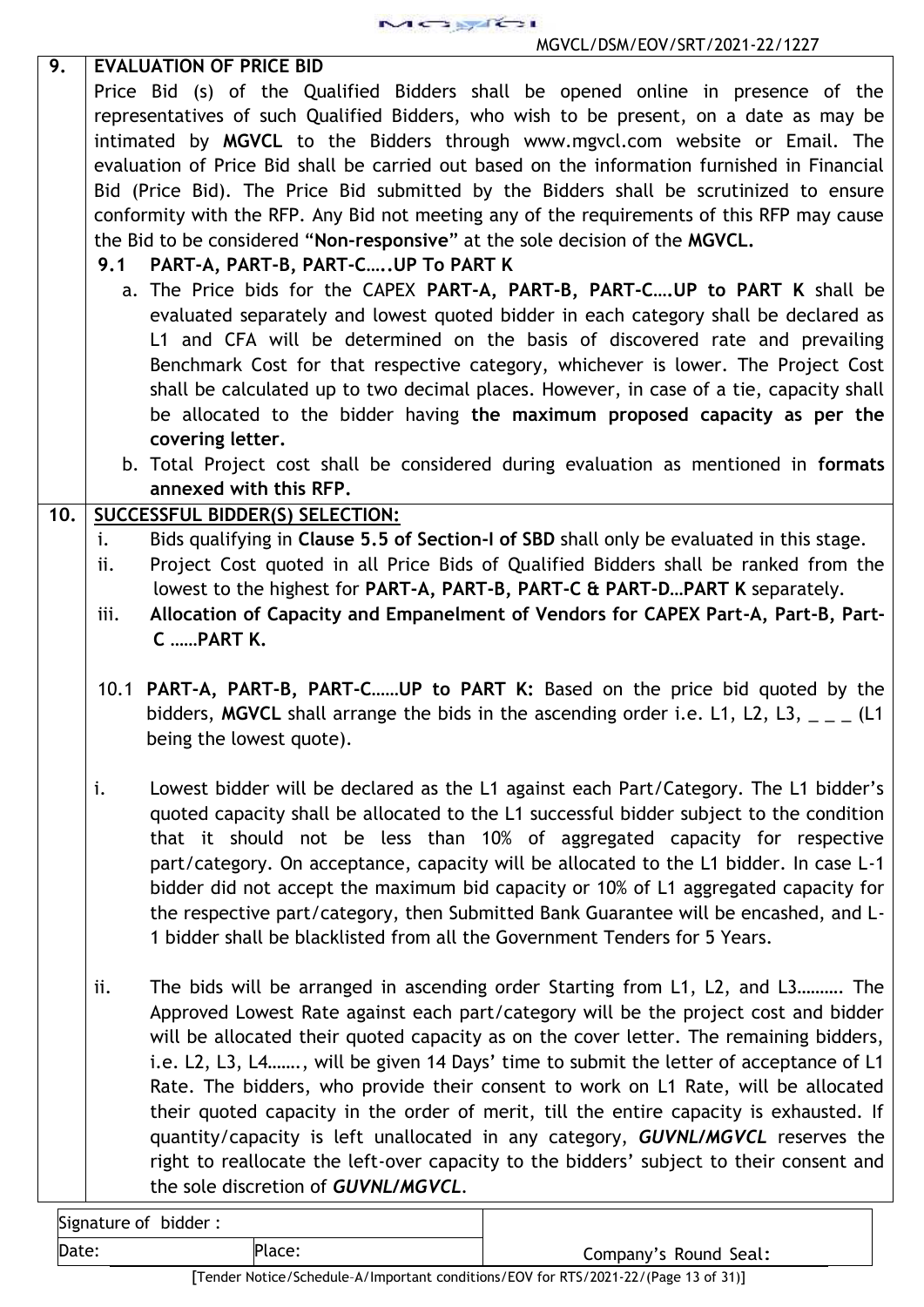

- iii. The selection process shall stand completed once the Tender Capacity has been achieved through the summation of the capacity offered by the Successful Bidders.
- iv. At any step during the selection of Successful Bidder(s) in accordance with the provision laid down in RFP, the **GUVNL/MGVCL** reserves the right to increase/decrease the Tender Capacity of the capacity indicated to achieve the balance Tender Capacity and select the Successful Bidder with the lowest Project Cost/ lowest evaluated price amongst the remaining Bids.
- v. The Letter(s) of Intent (LoI) shall be issued to all such Empanelled Vendors(s) selected as per the provisions laid down in RFP document.
- vi. Each Empanelled Vendor shall acknowledge the LoI and return duplicate copy with signature of the authorized signatory of the Empanelled Vendor to the **MGVCL** within Fifteen (15) days of issue of LoI.
- vii. If the Empanelled Vendor, to whom the LoI has been issued, does not fulfill any of the conditions specified in Bid document, the **MGVCL** reserves the right to annul/cancel the award of the LoI of such Empanelled Vendor.
- viii. The vendors have to submit the Performance Bank Guarantee (PGB) of appropriate value as per **Clause No. 10.10** (**As per Format-4**) along with submission of signed copy of LoI for further issuance of Letter of Allocation.
- ix. The **MGVCL** at its own discretion, has the right to reject any or all the Bids without assigning any reason whatsoever, at its sole discretion.

# **10.2 INCREASE/DECREASE OF BIDDER ALLOCATED CAPACITY**

- i. **GUVNL/MGVCL** reserves the right to increase/decrease the Bidder(s) Allocated Capacity at the sole discretion of *GUVNL/MGVCL.*
- ii. In case capacity is enhanced by *GUVNL/MGVCL* as per **Clause No. 2.4 of Section-II of SBD**, Empanelled Vendor shall submit the equivalent amount of PBG to **MGVCL** within 15 days from the date of issue of LoA, failing which sanctioned capacity shall stands cancelled.

# **11. CFA DISBURSEMENT & PAYMENT CLAUSES:**

11.1For PART-A, Part-B, Part-C……UP TO K

The vendor shall be allowed to charge only balance of the project cost, excluding CFA amount, from the consumer. The proportion of admissible CFA shall be disbursed by respective DISCOMS to the empanelled vendor directly after successful commissioning of the project as per MNRE Operational Guidelines issued vide OM No. 318/ 331/2017- Grid Connected Rooftop Dated 20<sup>th</sup> August 2020 and their amendments. The admissible CFA would be 40% of the benchmark cost or tender cost, whichever is lower, for capacity up to 3 kW. For project capacity above 3 kWp and up to 10 kWp, the admissible CFA would be 20% of project cost or the MNRE benchmark cost, whichever is lower. For CFA calculation, the project capacity would be decided based on PV array capacity or

| Signature of bidder: |                      |
|----------------------|----------------------|
| 'Date                | $Plarc$ <sup>.</sup> |

Company's Round Seal: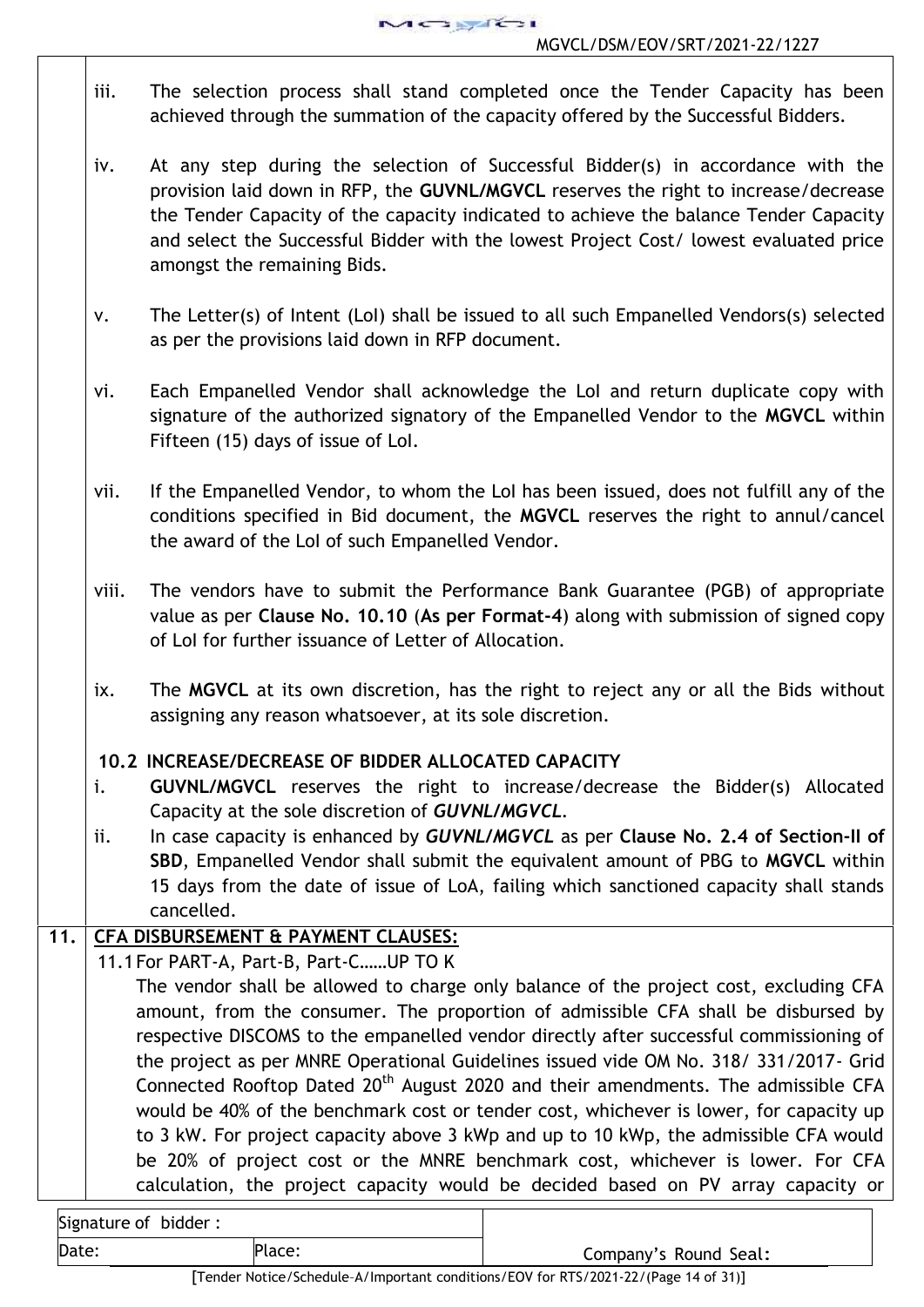inverter capacity, whichever is lower. The consumers are allowed to install the capacity higher than 10 KW, however, the quantum of CFA would be limited to 10 KW capacity only. The maximum permissible limit for group housing societies would be up to 500 kW and the admissible CFA would be 20% of the benchmark cost or tender cost, whichever is lower.

The net amount of project cost (i.e. project cost - CFA) shall be paid by the concerned roof top owner to any of the empanelled vendors as per the following methodology:

- 20% payment in advance after signing of agreement.
- 20% payment after installation of structure
- 20% payment after installation of SPV modules and inverters at site
- 20% payment after completing plant installation including net-metering and submission of written inspection request to the implementing agency
- Final 20% payment after commissioning of the plant and injection of power to the grid.

It shall be noted that beneficiary/customer shall be solely responsible for financial transaction with the vendor for the net of CFA (Total cost – Admissible CFA) amount. The beneficiary/customer are advised to thoroughly check the documents/claims of the vendors and shall make only online payments wherever required. GUVNL/MGVCL or MNRE in no way shall be responsible for disputes arising out of payments of agreements between vendor and the beneficiary.

- 11.2The CFA as calculated under **Clause No. 5 of Section-II of SBD** for Parts under CAPEX Model will be released on submission of following documents-
	- I. Joint Commissioning Report (JCR) **as per Annexure-O**.
	- II. Claim Letter as per the Annexure M.
	- III. Guarantee certificate on Letter Head of the Vendor.
	- IV. Geo-coordinates and photos of the site
- 11.3The CFA shall be released by respective DISCOMS, only after receipt of the same from MNRE, within a specified time (an indicative schedule for disbursement of CFA to the vendor shall be mentioned by the implementing agency)
- 11.4The CFA shall be released to the Vendor only after the completion and successful commissioning of the Project(s) as per terms & conditions vide **Clause No. 5 of Section-II of SBD.**
- 11.5The whole or part of the CFA shall be recovered from the Vendor's PBG or future Payments (to be released), in case of violation of any Terms & Conditions of *MNRE/ GUVNL/MGVCL.*

Signature of bidder :

Date: Place: Place: Place: Company's Round Seal: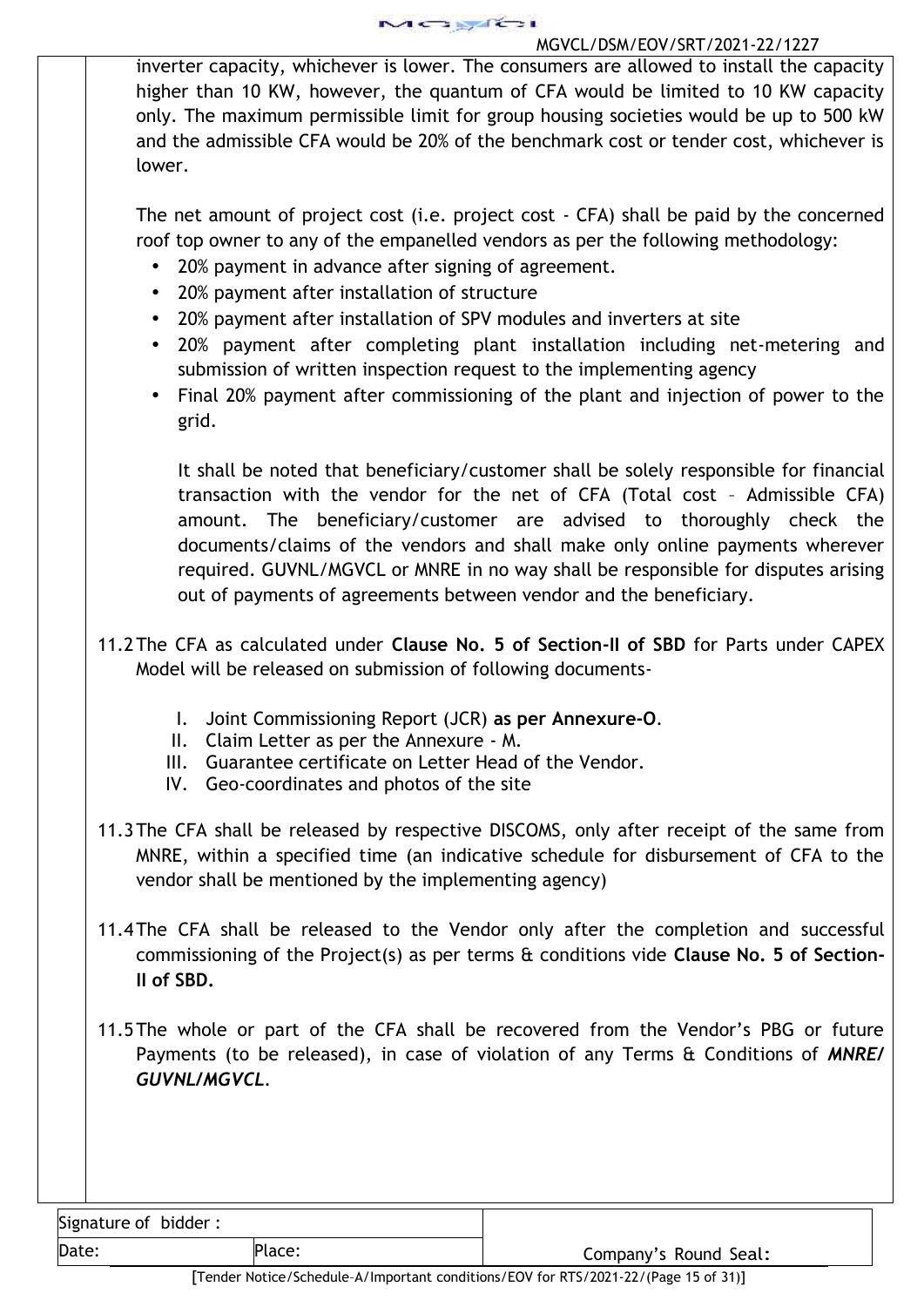MOSTE

|     | <u>MOVCE/ DJMY LOV/JNT/Z0ZT-ZZ/TZZ/</u>                                                                                                                                                                                                                                                          |
|-----|--------------------------------------------------------------------------------------------------------------------------------------------------------------------------------------------------------------------------------------------------------------------------------------------------|
|     | <b>OTHER CONDITIONS</b>                                                                                                                                                                                                                                                                          |
|     | Bidder has to obtain all the necessary approvals/Consents/Clearances required for Erection,                                                                                                                                                                                                      |
|     | Testing, Commissioning and O&M of the project including Grid connectivity. GUVNL/MGVCL                                                                                                                                                                                                           |
|     | shall not have any responsibility in this regard.                                                                                                                                                                                                                                                |
|     | <b>TAX EXEMPTIONS:</b>                                                                                                                                                                                                                                                                           |
|     | Price bids are invited exclusive of GST. However, Tax exemptions including certificates of any                                                                                                                                                                                                   |
|     | sort, if available may be dealt with the concerned Department of Govt. of India/ State of                                                                                                                                                                                                        |
|     | Gujarat by the bidder. MGVCL in no case will be responsible for providing any tax exemptions                                                                                                                                                                                                     |
|     | to the bidder.                                                                                                                                                                                                                                                                                   |
| 12. | <b>PENALTY PROVISIONS:</b>                                                                                                                                                                                                                                                                       |
|     | Penalty will be imposed on bidder by GUVNL/MGVCL/DISCOMs if following conditions are                                                                                                                                                                                                             |
|     | encountered.                                                                                                                                                                                                                                                                                     |
|     | 12.1 In case of delay in completion of work of installation of any Solar roof top system,<br>penalty @ 1/2% per week or part thereof plus applicable GST and Cess on the total<br>system cost subject to a maximum of 10% of total system cost plus applicable GST and<br>Cess would be levied." |
|     | 12.2 The Bank Guarantee of bidder will be encashed and he/she blacklisted for 5 years from<br>all Government tender in following conditions.                                                                                                                                                     |
|     | i.<br>If L1 bidder fails to execute 10% of the total allocated capacity under this<br>tender,                                                                                                                                                                                                    |
|     | If bidders demand for additional amount/remuneration against the installation of<br>ii.                                                                                                                                                                                                          |
|     | work on and above the discovered L1 rate for the identified package. This shall                                                                                                                                                                                                                  |
|     | however not be applicable for cases of customized installations such as raised                                                                                                                                                                                                                   |
|     | structure etc, as indicated in earlier para.                                                                                                                                                                                                                                                     |
|     | iii. If bidders are defaulting in submission of Bank Guarantee/Required Relevant                                                                                                                                                                                                                 |
|     | Documents during the bidding/empanelment process.                                                                                                                                                                                                                                                |
|     | iv. If bidders denied implementing projects allocated capacity of etc.                                                                                                                                                                                                                           |
|     | v. Non- performance of the RTS plant based on PR as mentioned in the clause No.                                                                                                                                                                                                                  |
|     | 2.14 of Section-I of SBD.                                                                                                                                                                                                                                                                        |
|     | vi. If bidders are failed to comply with DCR, ALMM and other mandatory<br>requirements of Phase-II Guidelines and issued Amendments.                                                                                                                                                             |
|     | vii. Penalties may lead to withholding CFA amount or encashment of Partial/full                                                                                                                                                                                                                  |
|     | Performance Bank Guarantee and subsequently debarring or blacklisting from                                                                                                                                                                                                                       |
|     | the future State/Central Government Tender.                                                                                                                                                                                                                                                      |
|     | viii. Unethical marketing by successful bidder with consumers will lead to                                                                                                                                                                                                                       |
|     | blacklisting.                                                                                                                                                                                                                                                                                    |
|     | This excludes delay in the completion of the work due to unforeseen reasons beyond the                                                                                                                                                                                                           |
|     | control and without fault and negligence of the EOV applicant including (but not restricted                                                                                                                                                                                                      |
|     | to) act of God or public anomie action of Government in its sovereign capacity, floods,                                                                                                                                                                                                          |
|     | epidemics, strikes, lockouts, fires and accidents. In the event of any of the aforesaid                                                                                                                                                                                                          |
|     | contingencies concerned DISCOM may be promptly kept informed by the EOV applicant by e-<br>mail / followed by confirmation in writing with documentary proof within fifteen days of                                                                                                              |
|     | commencement and cessation of Force Majeure circumstances. Under such circumstances                                                                                                                                                                                                              |
|     | reasonable extension of time shall be granted by DISCOM. Application for such extension must                                                                                                                                                                                                     |
|     | be made after completion of work as per agreement. In the event of termination of the                                                                                                                                                                                                            |
|     |                                                                                                                                                                                                                                                                                                  |
|     | Signature of bidder:                                                                                                                                                                                                                                                                             |

Date: Place: Place: Place: Company's Round Seal: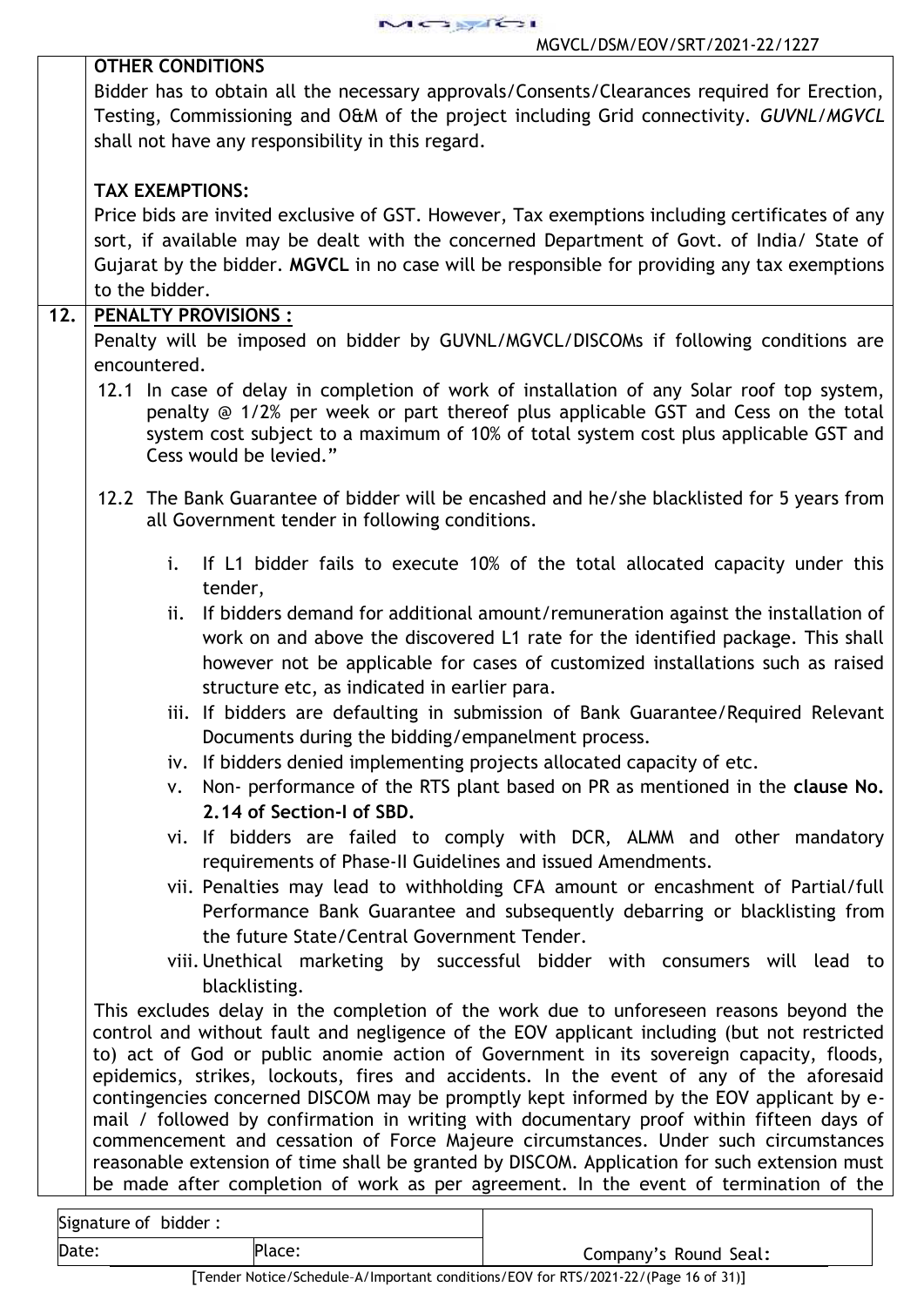MOJAGI

## MGVCL/DSM/EOV/SRT/2021-22/1227

|       | agreement, Concern DISCOM shall be at liberty to get the remaining part of the work done<br>through any other agency / EOV applicant at the risk and cost of successful EOV applicant and<br>in the manner and on the terms it thinks proper. If the cost of executing the work as<br>aforesaid shall exceed the balance due to the EOV applicant, and the EOV applicant fails to<br>make good the deficiency, DISCOM may recover it from the EOV applicant in any lawful<br>manner.                                                                                                                                                                                                                                    |
|-------|-------------------------------------------------------------------------------------------------------------------------------------------------------------------------------------------------------------------------------------------------------------------------------------------------------------------------------------------------------------------------------------------------------------------------------------------------------------------------------------------------------------------------------------------------------------------------------------------------------------------------------------------------------------------------------------------------------------------------|
| 13.   | <b>WARRANTEES AND GUARANTEES:</b>                                                                                                                                                                                                                                                                                                                                                                                                                                                                                                                                                                                                                                                                                       |
|       |                                                                                                                                                                                                                                                                                                                                                                                                                                                                                                                                                                                                                                                                                                                         |
|       | The Empanelled Vendor shall provide warrantee covering the rectification of any and all<br>defects in the design of equipment, materials and workmanship including spare parts for a<br>period of 5 years from the date of commissioning for projects.                                                                                                                                                                                                                                                                                                                                                                                                                                                                  |
| 14.   | <b>INSURANCE:</b>                                                                                                                                                                                                                                                                                                                                                                                                                                                                                                                                                                                                                                                                                                       |
|       | 14.1 The Empanelled Vendor in its own interest shall be responsible to take an insurance<br>policy, if required, for all the materials to cover all risks and liabilities for supply and<br>storage of materials at site, installation, testing and commissioning. However, this<br>shall not include any insurance of commissioned plant after handing over to the<br>beneficiary.                                                                                                                                                                                                                                                                                                                                     |
|       | 14.2 The implementing agency or beneficiary shall not be in any case liable for any third<br>party damages covering loss of human life, engineers and workmen and also covering<br>the risks of damage to the third party/material/equipment/properties during<br>execution of the contract/work. The Empanelled Vendor will be solely responsible for<br>against any damage, loss, injury or death of its employees and representatives arising<br>out of the execution of the work or in carrying out the Contract. Liquidation, Death,<br>Bankruptcy etc., shall be the responsibility of bidder. The empanelled vendors for its<br>own interest are advised to take any insurance for any unforeseen circumstances. |
| 15.   | TYPE AND QUALITY OF MATERIALS AND WORKMANSHIP:                                                                                                                                                                                                                                                                                                                                                                                                                                                                                                                                                                                                                                                                          |
|       | 15.1 The design, engineering, manufacture, supply, installation, testing and performance of<br>the equipment shall be in accordance with latest appropriate IEC/ Indian Standards as<br>detailed in the Section- III (Technical specifications) of the Standard bid document.                                                                                                                                                                                                                                                                                                                                                                                                                                           |
|       | 15.2 The specifications of the components should meet the technical specifications<br>mentioned in Section III of SBD.                                                                                                                                                                                                                                                                                                                                                                                                                                                                                                                                                                                                  |
|       | 15.3 Any supplies which have not been specifically mentioned in this Contract but which are<br>necessary for the design, engineering, manufacture, supply & performance or<br>completeness of the project shall be provided by the Bidder without any extra cost and<br>within the time schedule for efficient and smooth operation and maintenance of the<br>SPV plant.                                                                                                                                                                                                                                                                                                                                                |
| 16.   | OPERATION & MAINTENANCE (O&M) GUIDELINES TO BE MANDATORILY FOLLOWED BY                                                                                                                                                                                                                                                                                                                                                                                                                                                                                                                                                                                                                                                  |
|       | <b>BIDDERS.</b>                                                                                                                                                                                                                                                                                                                                                                                                                                                                                                                                                                                                                                                                                                         |
|       | 16.1 The bidder shall be responsible for all the required activities for successful operation<br>and maintenance of the Rooftop Solar PV system for a period of 5 years from the date<br>of commissioning of the plant.                                                                                                                                                                                                                                                                                                                                                                                                                                                                                                 |
|       | 16.2 Below mentioned guidelines, shall be followed for O&M practices, which is not limited<br>to Annexure-D.                                                                                                                                                                                                                                                                                                                                                                                                                                                                                                                                                                                                            |
|       | i. O&M of Solar Power Plant shall be compliant with grid requirements to                                                                                                                                                                                                                                                                                                                                                                                                                                                                                                                                                                                                                                                |
|       | Signature of bidder:                                                                                                                                                                                                                                                                                                                                                                                                                                                                                                                                                                                                                                                                                                    |
| Date: | Place:<br>Company's Round Seal:                                                                                                                                                                                                                                                                                                                                                                                                                                                                                                                                                                                                                                                                                         |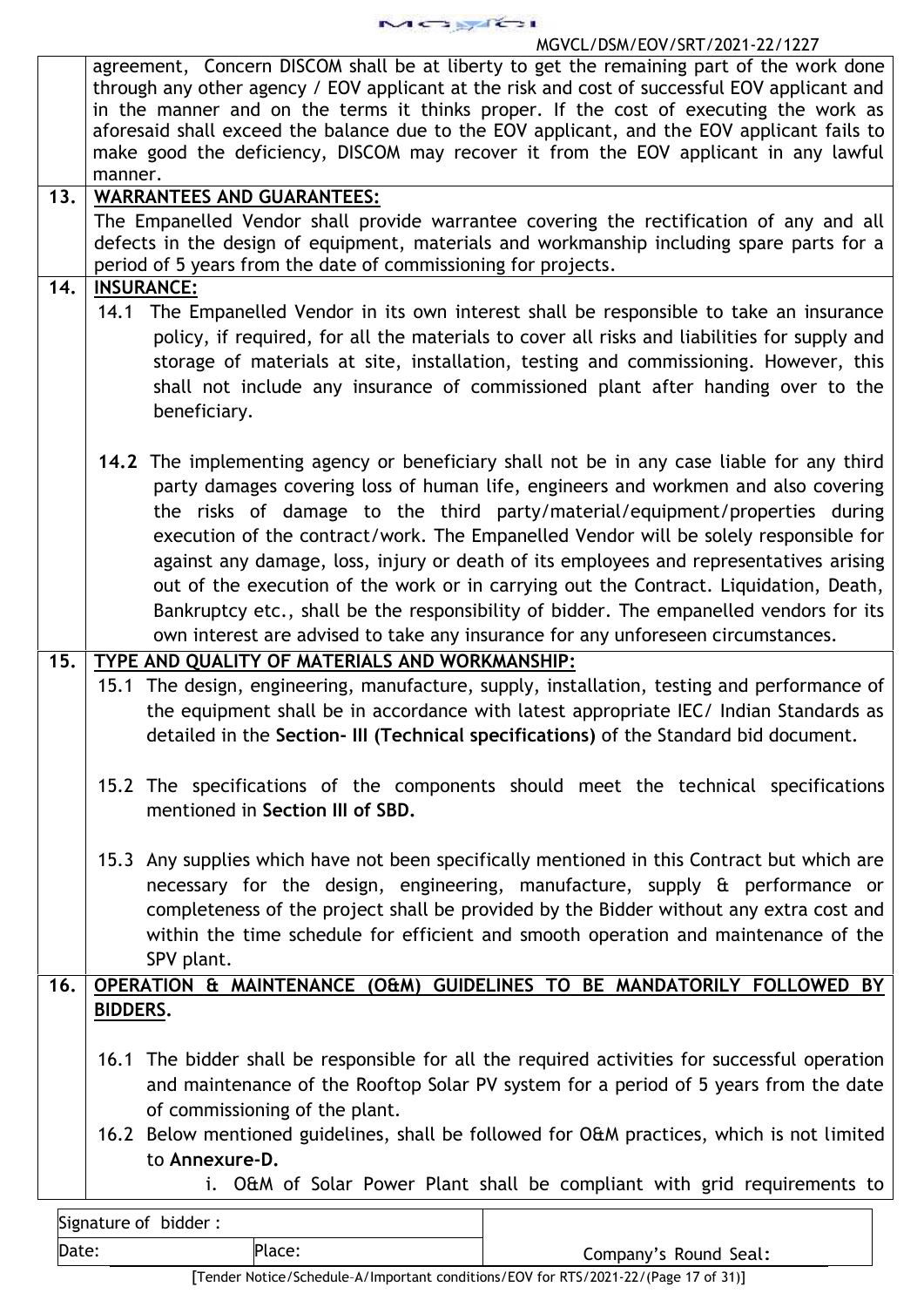achieve committed energy generation.

- ii. Deputation of qualified and experienced personnel till the O&M period at project site as & when required.
- iii. Quarterly checks of the Modules, PCUs and BoS shall be carried out as a part of routine preventive and breakdown maintenance.
- iv. Immediate replacement of defective Modules, Invertors/PCUs and other equipment as and when required.
- v. Supply of all spares, consumables and fixtures as required. Such stock shall be maintained for all associated equipment and materials as per manufacturer/ supplier's recommendations.
- vi. All the equipment testing instrument required for Testing, Commissioning and O&M for the healthy operation of the Plant shall be maintained by the Bidder. The testing equipment must be calibrated once every 2 years from NABL accredited labs and the certificate of calibration must be kept for reference as required.
- vii.If negligence/ mal-operation on part of the Bidder's operator results in failure of equipment, such equipment should be repaired/ replaced by the Bidder free of cost.
- 16.3 If any jobs covered in O&M Scope as per RFP are not carried out by the contractor/ Bidders during the O&M period, the designated Official shall take appropriate action as deemed fit. **MGVCL/DISCOMs** reserves the right to make surprise checks/ inspection visits at its own or through authorized representative to verify the O&M activities being carried out by the Bidder. *Failure to adhere to above guidelines will result in penal action including debarring from participation in next tender.*
- 16.4 The Bidders should have one no. of Service centre with necessary spare parts and technicians in their service network or in each DISOCMs. The Service Centre should have adequately trained staff available for repair and maintenance of Solar PV System, Inverters supplied and installed. The service centre should be open for at least 8 hours per day and 6 days a week excluding bank holidays. The bidders should have a dedicated mobile number which should be readily available during its office hours and an e-mail ID for correspondence and shall provide address of service centre in O&M manual. A copy of the same shall also be provided to the Respective DISCOMs.
- 16.5 The bidder shall use the original parts in case of any fault in the PCU/Inverter during the AMC period of 5 years. In case the original part/parts are not available with the manufacturer of the PCU/Inverter (Based on certificate from the manufacturer), the bidder shall use the new parts of other standard brands available in the market or will use the repaired parts.
- 16.6 *If Bidders are fail to comply with the O&M guidelines, it may lead to the encashment of Performance Bank Guarantee and subsequently debarring or blacklisting from the future State/Central Government Tender.*

# **17. PROJECT INSPECTION:**

**17.1** All project progress will be monitored by respective DISCOMs and the projects can be inspected for quality at any time during commissioning or after the completion of the project by officer(s) from MNRE and/or respective DISCOMs and/or any agency/ experts designated / authorized by MNRE and/or respective DISCOMs from time to time. Respective DISCOMs shall depute a technical person from its office or from list of

| Signature of bidder: |  |
|----------------------|--|

Date: Place: Place: Place: Place: Place: Place: Place: Company's Round Seal: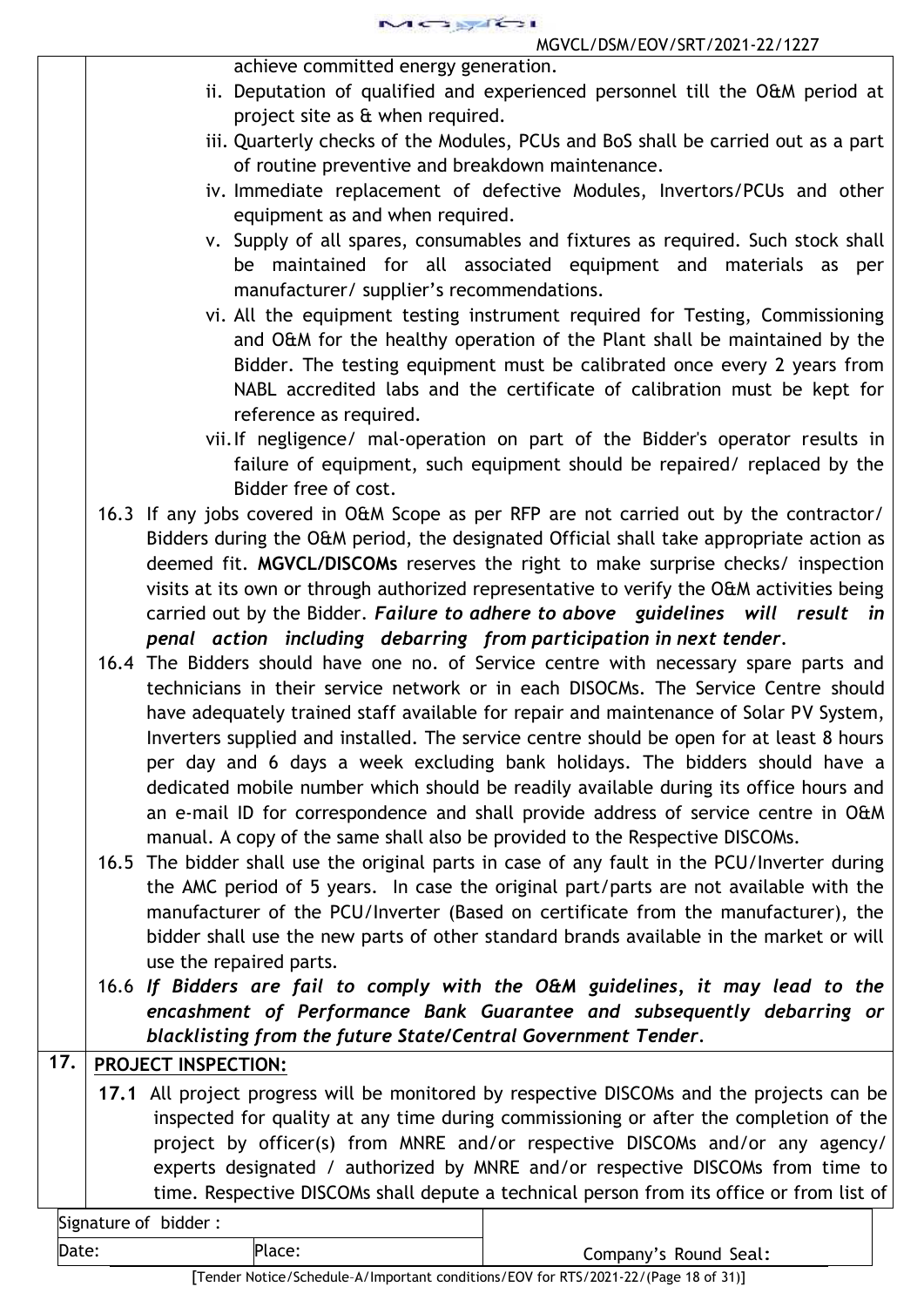

empanelled experts/ agencies updated from time to time for inspection, third party verification, monitoring of system installed to oversee the implementation as per required standards. The cost of inspection at the time of commissioning shall be borne by the implementing agency. However, if the project is not found to be installed in an appropriate manner, all arrangement for the next visit of the authorized representative of the implementing agency shall be made by the vendor. There shall be no separate charges/fees for the inspections. The inspection shall be broadly governed by the following mechanism:

- 17.1.1. After complete installation of the system, the Bidders shall immediately intimate to respective in writing for such inspections. The DISCOMS will complete the inspection of the PV system within 7 days of the receipt of the intimation. Visual inspection shall be carried for 100% of SPV systems. All cost pertaining to this inspection shall be borne by the implementing agency.
- 17.1.2. The material/installation found sub-standard or faulty is to be replaced by the bidder with new material as per the specifications. The systems shall be offered for inspection again after necessary rectification. Expenses for such re-inspection shall be borne by the Bidders. DISCOM at its discretion may also pick up samples from the lot of systems being supplied by the vendor at random from the warehouse for quality check only. The samples picked up will be tested for acceptance test as decided by DISCOM at MNRE/ Government approved laboratory in presence of representatives of supplier and DISCOM as per relevant IEC/IS/BIS/ DISCOM specifications.
- 17.1.3. The test results will be binding on the suppliers and DISCOM, in general will not allow re-sampling. If the material fails in any of the acceptance tests carried out, those components that fail the test shall be rejected, and the Bidder shall have to supply and install the new component as per the specifications. The loss of generation during such time when the system is taken away for testing shall be at the cost of the Bidder, who shall compensate the Beneficiary for such loss of generation as per the pro-rata PR as per RFP.
- 17.1.4. The Bidders will offer Solar PV Systems for inspection at their site/warehouse by MNRE or DISCOMS or its authorized quality inspection agency. MNRE/DISCOMS may carry out random testing/inspection of SPV systems at the site. However, all costs towards such inspection shall be borne by MNRE/implementing agency.
- 17.1.5. DISCOM reserves the right to inspect any number of SPV systems, at the addresses of the beneficiaries given by the Bidders. Pre-dispatch inspection of the components is not mandatory as 100% visual inspection is being carried out by the implementing agencies and declaration for DCR modules is being furnished by the bidder. However, pre-dispatch inspection may be carried out by the DISCOMs at the works of OEM (Original Equipment Manufacturer), where SPV (Solar Photovoltaic) panels are being manufactured.

| Signature of bidder: |  |
|----------------------|--|
| $D_{2}+2$            |  |

Date: Place: Place: Place: Place: Place: Place: Place: Company's Round Seal: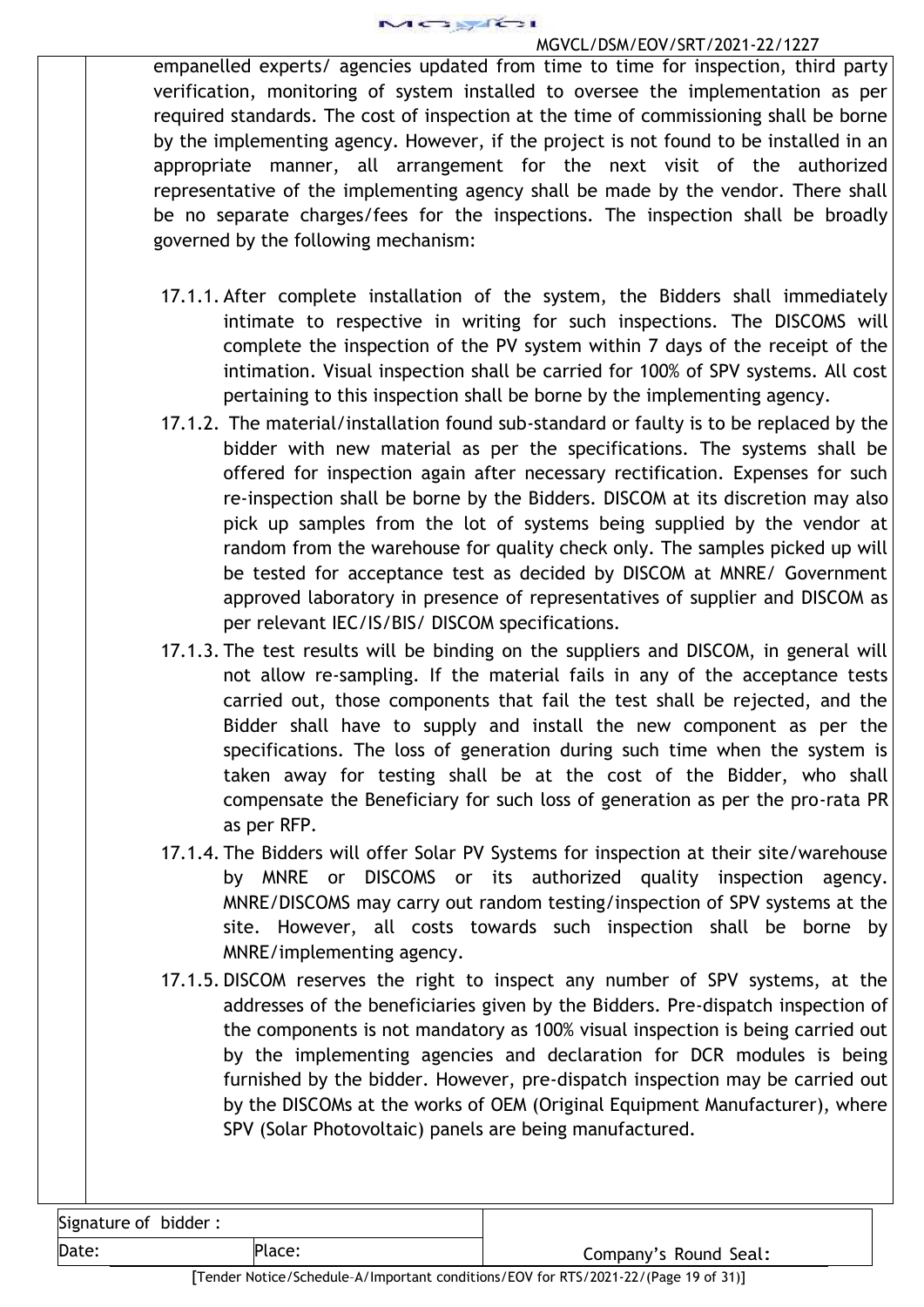## **Pre-Delivery Inspection**:

Empanelled Vendor shall submit the details of the site (City) of the Module Manufacturing unit from where they have planned to purchase the SPV Modules as per the specification of EOV, to the concerned DISCOM.

- DISCOMs will submit the Name of OEM at which the PDI of PV Module is offered to GUVNL on daily basis. On receipt of the same, GUVNL shall nominate DISCOM to carry out the testing of the PV Modules for the total lot offered on behalf of all DISCOMs at the OEM works.
- Empanelled agency shall inform DISCOM for such inspection at least 07 (Seven) days in advance before the probable date of dispatch.
- DISCOM shall carry out the PV Module Inspection within seven days of the receipt of the Inspection call.
- DISCOM shall carry out post-dispatch Inspection of Balance of System (BoS) on beneficiaries' site.

# **Inspection call for the PV Module shall be submitted to the concerned DISCOMs for the lot as under:**

- 1) Empanelled Vendor can submit Pre- Dispatch Inspection (PDI) call of SPV Modules at OEM in advance for the Solar PV Capacity (KW) of Applications submitted by them without waiting for payment of deposit/ Estimate.
- 2) There is no prior requirement of submitting Consumer no. along with PDI Call letter.
- 3) The Empanelled Vendor can utilize the modules inspected by the nominated DISCOM in the PV System/s installed by him under the SURYA-Gujarat Scheme in any DISCOM.
- 4) Necessary Documents with details of inspected modules (Make, Type, Watt, Sr. No.) will be uploaded on Portal by the inspected DISCOM and Empanelled Vendor shall have to select the module Sr. No. used by him from portal uploaded list only at stage no. 6. 'Work Execution'.

The Bidders will offer Solar PV Systems for inspection at their works by DISCOMS or its authorized quality inspection agency. Inspection can also be offered at one place in Gujarat, where equivalent requisite inspection and testing facilities are available.

Visual inspection shall be carried for 100% of SPV systems.

Bidders will intimate to DISCOM in writing in advance for such inspections.

If during the inspection the percentage of rejections exceeds 10% then the whole lot would be rejected. The rejected material is to be replaced with new material as per the specifications. The systems shall be offered for inspection again after necessary rectification. Expenses for such re-inspection shall be borne by the Bidders.

DISCOM at its discretion may also pick up samples from the systems supplied & Installed at beneficiaries' site at random for quality check only. The samples picked up will be tested for acceptance test as decided by DISCOM at MNRE/ Government approved laboratory in presence of representatives of supplier and DISCOM as per

's Round Seal:

| Signature of bidder: |        |         |
|----------------------|--------|---------|
| Date:                | Place: | Company |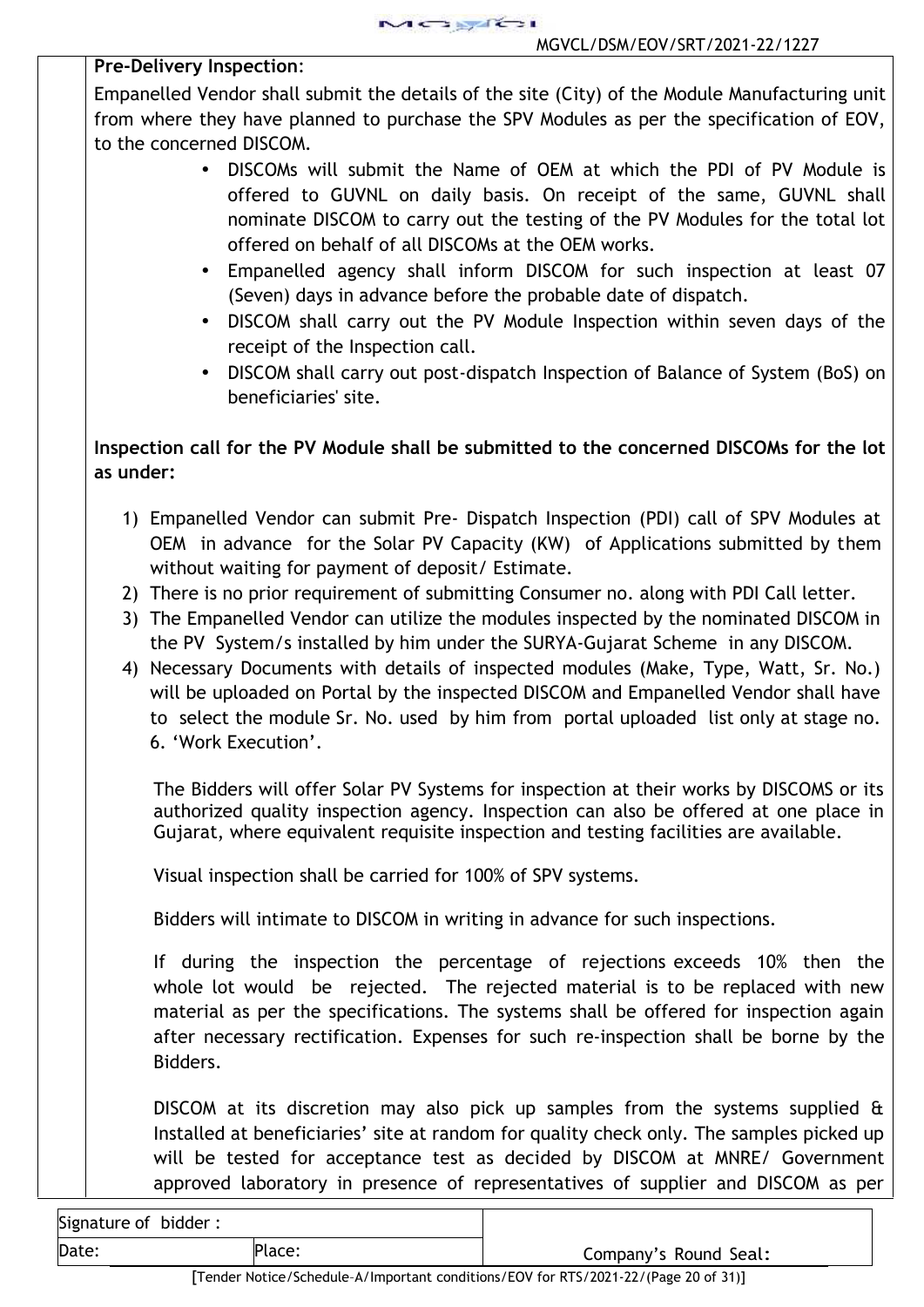

relevant IEC/ISS/BIS/ DISCOM specifications. The test results will be binding on the suppliers and DISCOM, in general will not allow re-sampling. If the material fails in any of the acceptance tests carried out, those components that fail the test shall be rejected, and the Bidder shall have to supply and install the new component as per the specifications. The loss of generation during such time when the system is taken away for testing shall be at the cost of the Bidder, who shall compensate the Beneficiary for such loss of generation as per the prorata P.R. as specified elsewhere in this EOV, at the retail tariff of the DISCOM.

DISCOM reserves the right to inspect any number of SPV systems, any number of times at the addresses of the beneficiaries given by the Bidders.

PV Modules dispatched without DISCOM's approval shall not be accepted and the DISCOM shall have right to reject it and to recover the cost so incurred, from the empanelled agency.

DISCOM may undertake random inspection of material prior to dispatch to ensure quality.

The inspection as mentioned above by DISCOM's representative shall not relieve the Bidders from full responsibility of completing the work confirming to the requirement of this contract.

17.1.6. **Cost of inspection:** All the expenses related to inspection team like lodging, boarding, travelling, and air tickets to be borne by the respective DISCOMS. The Empanelled vendor will provide necessary inspection & testing facility at his cost.

However, if the material is not kept ready for inspection after intimation of the offered quantity on the schedule date for inspection then all consequences will be to suppliers account and DISCOMS will recover the actual expenses of To & Fro travelling fares, if any , plus Rs. 3500/-per day per employee plus applicable GST.

# **18. REQUIREMENT OF APPROVALS ON MAKES OF THE COMPONENTS:**

The Modules and Cells should be manufactured in India and should be complied with the prevailing Approved List of Models and Manufacturers of Solar Photovoltaic Modules (*Requirement for Compulsory Registration*) Order 2019 - Implementation issued vide OM NO. 283/54/2018-GRID SOLAR -Part (I) Dated 10<sup>th</sup> March 2021 and subsequent amendments Rest of the components can be procured from any source. However, these items should meet the Technical specification and standards mentioned in RFP.

# **19. LIQUIDATED DAMAGES (LD) FOR DELAY IN PROJECT IMPLEMENTATION:**

19.1 MGVCL will issue the consent letter(s) for the Project (s) indicating the CFA amount(s) which will be disbursed in line with the provisions of the RFP document. The Bidder shall complete Design, Engineering, Manufacture, Supply, storage, civil work, erection, testing & commissioning of each project within stipulated timeline. (Excluding any Extension any further extension), whichever is earlier.

| Signature of bidder: |        |                       |
|----------------------|--------|-----------------------|
| Date:                | Place: | Company's Round Seal: |

[Tender Notice/Schedule–A/Important conditions/EOV for RTS/2021-22/(Page 21 of31)]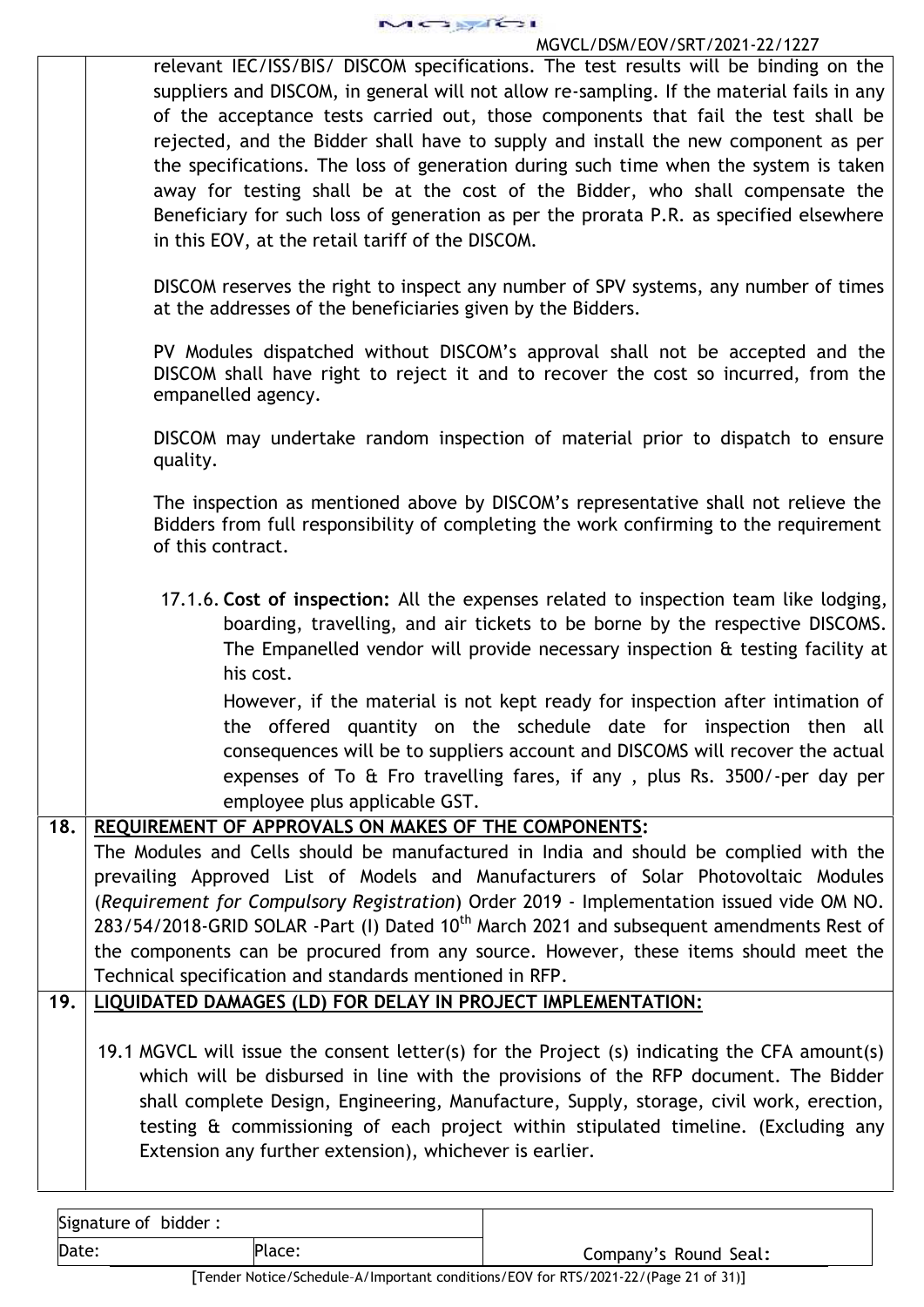MOSTEI

## MGVCL/DSM/EOV/SRT/2021-22/1227

|     | 19.2 If the bidder fails to commission the sanctioned project within specified time, the                                                     |
|-----|----------------------------------------------------------------------------------------------------------------------------------------------|
|     | project will get cancelled and CFA will not be disbursed by MGVCL.                                                                           |
| 20. | <b>COMMISSIONING / COMPLETION CERTIFICATE:</b>                                                                                               |
|     | Application for completion/commissioning certificate:                                                                                        |
|     |                                                                                                                                              |
|     | When the Empanelled Vendor fulfils his obligation under the Contract, he shall be eligible to                                                |
|     | apply for Completion/Commissioning Certificate. The Engineer- in-Charge shall normally issue                                                 |
|     | the Completion Certificate to the Empanelled Vendor within one month after receiving any                                                     |
|     | application therefore from the Empanelled Vendor after verifying from the completion                                                         |
|     | documents and satisfying himself that the work has been completed in accordance with and                                                     |
|     | as set out in Contract documents. The Empanelled Vendor, after obtaining the Completion                                                      |
|     | Certificate, is eligible to avail the CFA as per the Clause No. 5 of Section-II of SBD.                                                      |
| 21. | DEDUCTIONS FROM THE CONTRACT PRICE:                                                                                                          |
|     | All costs, damages or expenses which MGVCL may have paid or incurred, which under the                                                        |
|     | provisions of the Contract, the Empanelled Vendor is liable/will be liable, will be claimed by                                               |
|     | the MGVCL. All such claims shall be billed by the MGVCL to the Contractor within 15 (fifteen)                                                |
|     | days of the receipt of the payment request and if not paid by the Empanelled Vendor within                                                   |
|     | the said period, the MGVCL may, then, deduct the amount from any moneys due i.e.,                                                            |
|     | PBG or becoming due to the contractor or Empanelled Vendor under the contract or may                                                         |
|     | be recovered by actions of law or otherwise, if the Empanelled Vendor fails to satisfy the                                                   |
|     | <b>MGVCL</b> of such claims.                                                                                                                 |
| 22. | DEBARRED FROM PARTICIPATING IN GUVNL/MGVCL'S TENDER:                                                                                         |
|     | <b>GUVNL/MGVCL</b> reserves the right to carry out the performance review of each Bidder from                                                |
|     | the time of submission of Bid onwards. In case it is observed that a bidder has not fulfilled its                                            |
|     | obligations in meeting the various timelines envisaged, in addition to the other provisions of                                               |
|     | the RFP, such Bidders may be debarred from participating in GUVNL/MGVCL's any future                                                         |
|     | tender for a period as decided by GUVNL/MGVCL.                                                                                               |
| 23. | RIGHT TO WITHDRAW THE RFP AND TO REJECT ANY BID:                                                                                             |
|     | 23.1 This RFP may be withdrawn or cancelled by the MGVCL at any time without assigning                                                       |
|     | any reasons thereof. The MGVCL further reserves the right, at its complete discretion,                                                       |
|     | to reject any or all of the Bids without assigning any reasons whatsoever and without                                                        |
|     | incurring any liability on any account. However, if the RFP is withdrawn, the tender fees<br>shall be returned to the participating vendors. |
|     |                                                                                                                                              |
|     | 23.2 The MGVCL reserve the right to interpret the Bid submitted by the Bidder in accordance                                                  |
|     | with the provisions of the RFP and make its own judgment regarding the interpretation                                                        |
|     | of the same. In this regard the MGVCL shall have no liability towards any Bidder and no                                                      |
|     | Bidder shall have any recourse to the MGVCL with respect to the selection process.                                                           |
|     | MGVCL shall evaluate the Bids using the evaluation process specified in Section -1, at its                                                   |
|     | sole discretion. MGVCL decision in this regard shall be final and binding on the Bidders.                                                    |
|     |                                                                                                                                              |
|     | 23.3 MGVCL reserves its right to vary, modify, revise, amend or change any of the terms and                                                  |
|     |                                                                                                                                              |
|     | conditions of the Bid before submission. The decision regarding acceptance of bid by                                                         |

| Signature of bidder: |        |                       |
|----------------------|--------|-----------------------|
| Date:                | Place: | Company's Round Seal: |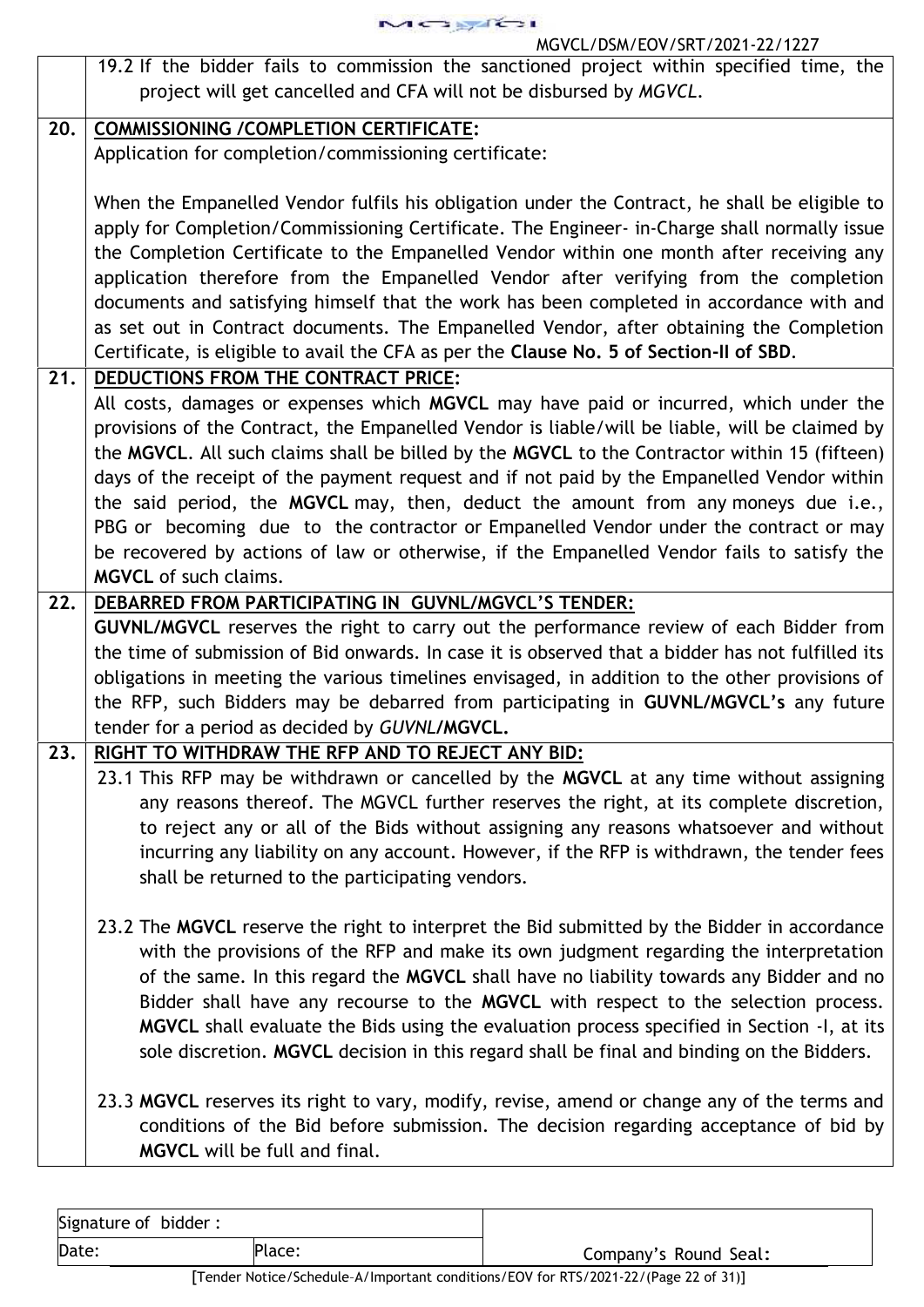MOSTE

| 24. | <b>ZERO DEVIATION:</b>                                                                                                                                                                                                                                                                                                                                                                                                                                                                                                                                                                                                                                                                                                                           |  |  |
|-----|--------------------------------------------------------------------------------------------------------------------------------------------------------------------------------------------------------------------------------------------------------------------------------------------------------------------------------------------------------------------------------------------------------------------------------------------------------------------------------------------------------------------------------------------------------------------------------------------------------------------------------------------------------------------------------------------------------------------------------------------------|--|--|
|     | This is a ZERO Deviation Bidding Process. Bidder is to ensure compliance of all provisions of                                                                                                                                                                                                                                                                                                                                                                                                                                                                                                                                                                                                                                                    |  |  |
|     | the Bid Document and submit their Bid accordingly. Tenders with any deviation to the bid                                                                                                                                                                                                                                                                                                                                                                                                                                                                                                                                                                                                                                                         |  |  |
|     | conditions shall be liable for rejection.                                                                                                                                                                                                                                                                                                                                                                                                                                                                                                                                                                                                                                                                                                        |  |  |
| 25. | The Bidders are advised to read carefully all instructions and conditions appearing in this<br>document and understand them fully. All information and documents required as per the bid<br>document must be furnished. Failure to provide the information and/ or documents as<br>required may render the bid technically nonresponsive.                                                                                                                                                                                                                                                                                                                                                                                                        |  |  |
| 26. | The bidder shall be deemed to have examined the bid document and MNRE scheme/SURYA-<br>Gujarat Scheme, to have obtained his own information in all matters whatsoever that might<br>affect carrying out the works in line with the scope of work specified elsewhere in the<br>document at the offered rates and to have satisfied himself to the level of sufficiency. The<br>bidder shall be deemed to be in knowledge of the scope, nature and magnitude of the works<br>and requirement of materials, equipment, tools and labour involved, wage structures and as<br>to what all works, he has to complete in accordance with the bid documents irrespective of<br>any defects, omissions or errors that may be found in the bid documents. |  |  |
| 27. | SPECIAL NOTE ON SECURITY AND TRANSPARENCY OF BIDS:                                                                                                                                                                                                                                                                                                                                                                                                                                                                                                                                                                                                                                                                                               |  |  |
|     | Security related functionality has been rigorously implemented in n-procure portal in a<br>multidimensional manner. Starting with 'Acceptance of Registration by the Service Provider',<br>provision for security has been made at various stages in Electronic Tender's software.                                                                                                                                                                                                                                                                                                                                                                                                                                                               |  |  |
|     | If variation is noted between the information contained in the Electronic Form and the 'Hard<br>Copy', the contents of the Electronic Forms and details shall prevail. In such cases, if the<br>information/declaration/details contained in the electronic forms is found to be false,<br>forged, incomplete or in-eligible, the bid shall be summarily rejected and the tendering<br>authority may initiate blacklisting/criminal/legal proceedings depending on the severity of<br>the case.                                                                                                                                                                                                                                                  |  |  |
|     | In case of any discrepancy between the values mentioned in figures and in words, the value<br>mentioned in words shall prevail.                                                                                                                                                                                                                                                                                                                                                                                                                                                                                                                                                                                                                  |  |  |
| 28. | <b>Other Instructions</b><br>1. It shall be the sole responsibility of the bidders to regularly visit the website/tender<br>portal for any amendment or update on the tender process of project.<br>2. Out state agency must be having one office registered in Gujarat.<br><b>SETTLEMENT OF DISPUTE</b>                                                                                                                                                                                                                                                                                                                                                                                                                                         |  |  |
|     | 28.1 All disputes and differences arising out of or under the contract including, however,<br>without prejudice to the generality of the aforesaid, any question regarding the<br>existence, validity or termination, in respect thereof, the parties at the first instance<br>shall endeavour to resolve such dispute or differences amicably by mutual consultation.                                                                                                                                                                                                                                                                                                                                                                           |  |  |
|     | 28.2 If the parties fail to resolve, the disputes or differences amicably by mutual consent,<br>within 45 days of its arising, the disputes or differences shall be referred to arbitration<br>either party may refer the disputes or differences to arbitration as provided hereinafter,                                                                                                                                                                                                                                                                                                                                                                                                                                                        |  |  |
|     | Signature of bidder:                                                                                                                                                                                                                                                                                                                                                                                                                                                                                                                                                                                                                                                                                                                             |  |  |

Date: Place: Place: Place: Company's Round Seal: [Tender Notice/Schedule–A/Important conditions/EOV for RTS/2021-22/(Page 23 of31)]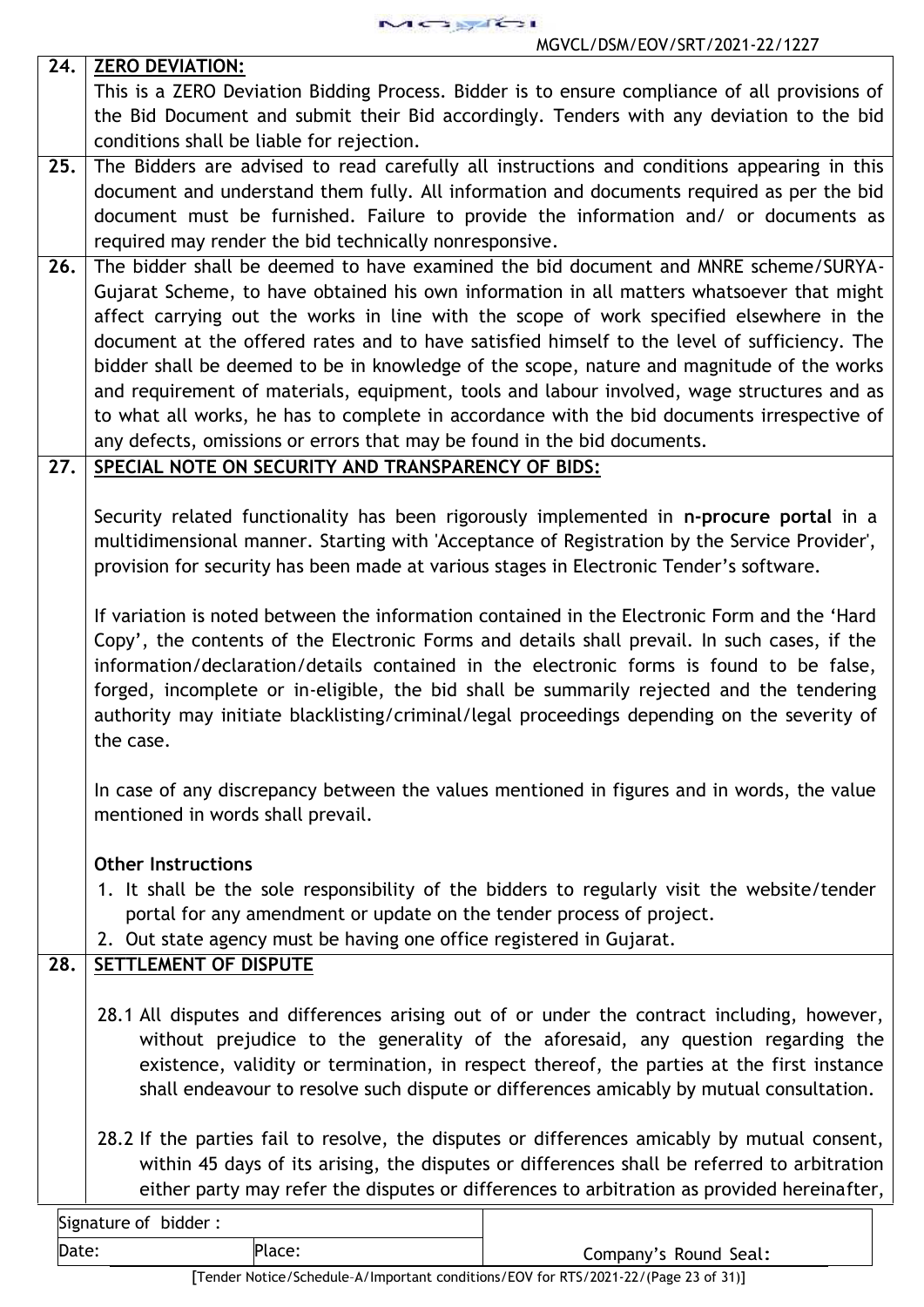

by giving notice in writing to the other party of its intention to refer the disputes or differences to arbitration and such arbitration proceedings shall commence with the receipt of the aforesaid notice by the other party. Any dispute in respect of which a notice of intention to refer the same to arbitration has been given in terms of sub **Clause No. 2.22 of Section-I of SBD**, shall be finally settled by arbitration.

# 28.3 **IN CASE THE CONTRACTOR IS A PUBLIC SECTOR ENTERPRISE OR A GOVERNMENT DEPARTMENT:**

In case the Contractor is a Public Sector Enterprise or a Government Department, the dispute shall be referred by either party for Arbitration to the sole Arbitrator to be nominated by the **Secretary (Power),** of the State of Gujarat.

# 28.4 **IN ALL OTHER CASES:**

All questions, disputes, or difference whatsoever which may at any time arise between the parties t this agreement touching the agreement or subject matter thereof, arising out of or in relation there to and whether as to construction or otherwise shall be referred to the decision of the Sole Arbitrator, appointed by the MD of MGVCL. For that purpose, who shall be a retired High-Court Judge or retired District and Sessions Judge, and the decision of the said Arbitrator shall be final and binding upon the parties. Reference to the arbitration shall be governed by the provisions of Indian Arbitration& Conciliation Act, 1996 as amended from time to time and the rules made there.

# **JURIDICTION:-**

All questions, disputes arising under out of or in connection with the tender/contract if concluded shall be subject to the exclusive jurisdiction of the court under whose jurisdiction the place from which the tender / Acceptance of tender is issued, is situated i.e. Vadodara.

# **TERMINATION OF CONTRACT**

In case, the agency/bidder fails to execute the project within contractual period or project is not in accordance with the prescribed specification, MGVCL shall exercise its discretionary power either,

a) To recover, from the agency/bidder as agreed, by way of penalty clause above for any loss,

&

b) To execute the project from elsewhere after giving due notice to the bidder/agency at the risk of the bidder/agency without cancelling the contract delivery.

&

c) To cancel the contract, in the event of the execution of project at the risk of bidder/agency, the opinion of MGVCL shall be final, In the event of action taken under clause (a) or (b) above, the bidder/agency shall liable to pay for any loss which MGVCL may sustain on that account but the bidder/agency shall not be entitled to any saving on such execution of project made against default. The decision of MGVCL shall be final as regards the execution of project executed by agency/bidder and MGVCL shall not be required to give any reason in writing or otherwise at any time for the same.

Signature of bidder :

Date: Place: Place: Place: Place: Place: Place: Company's Round Seal: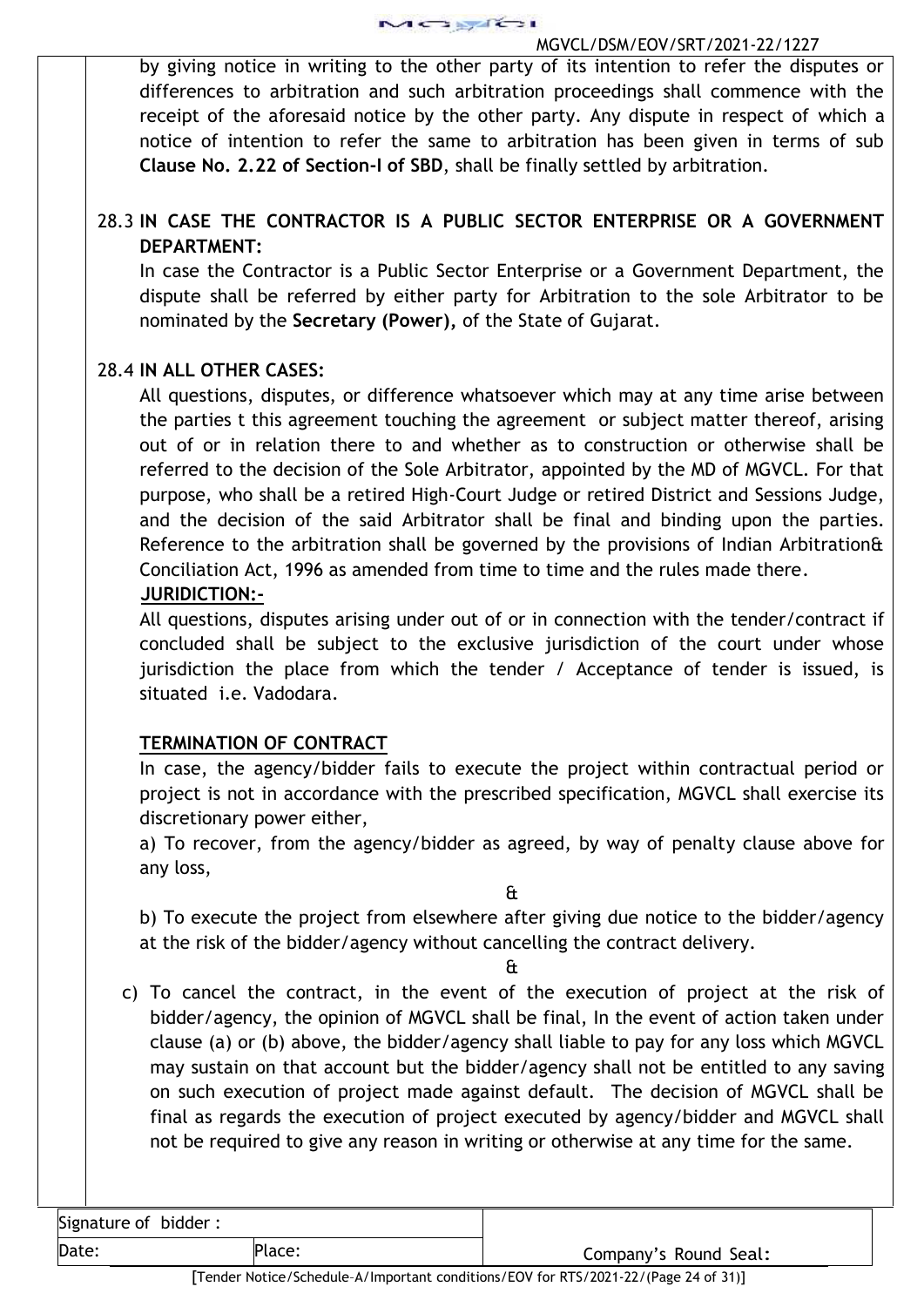| . .<br>. . |  |
|------------|--|
|            |  |

|              | MGVCL/DSM/EOV/SRT/Z0Z1-ZZ/1ZZ/                                                                                                                                                                                                                                                                                                                                                                                                                                                                                                                                                |
|--------------|-------------------------------------------------------------------------------------------------------------------------------------------------------------------------------------------------------------------------------------------------------------------------------------------------------------------------------------------------------------------------------------------------------------------------------------------------------------------------------------------------------------------------------------------------------------------------------|
|              | 28.5 Notwithstanding any reference to the arbitration herein, the parties shall continue to<br>perform their respective obligations under the agreement unless they otherwise agree.                                                                                                                                                                                                                                                                                                                                                                                          |
|              | 28.6 Cost of arbitration shall be equally shared between the Parties.<br><b>OTHER CONDITIONS</b>                                                                                                                                                                                                                                                                                                                                                                                                                                                                              |
| $\mathbf{d}$ | 29.1 The Empanelled Vendor shall not transfer, assign or sublet the work under this contract                                                                                                                                                                                                                                                                                                                                                                                                                                                                                  |
|              | or any substantial part thereof to any other party without the prior consent of<br>MGVCL/DISCOMS in writing.                                                                                                                                                                                                                                                                                                                                                                                                                                                                  |
|              | 29.2 The Empanelled Vendor shall not display the photographs of the work and not take<br>advantage through publicity of the work without written permission of consumer.                                                                                                                                                                                                                                                                                                                                                                                                      |
|              | 29.3 The Empanelled Vendor shall not make any other use of any of the documents or<br>information of this contract, except for the purposes of performing the contract.                                                                                                                                                                                                                                                                                                                                                                                                       |
|              | 29.4 MGVCL will not be bound by any Power of Attorney granted/ issued by the Empanelled<br>Vendor or its subcontractors or by any change in the composition of the firm made<br>during or subsequent to the execution of the contract. However, recognition to such<br>Power of Attorney and change (if any) may be given by MGVCL after obtaining proper<br>legal advice, the cost of which will be chargeable to the Empanelled Vendor concerned.                                                                                                                           |
| e)           | All pages of the offline documents, except for the Bid Bond/EMD/ Bid Security Declaration<br>on non-judicial stamp papers (in case of MSMEs), and any other document executed on non-<br>judicial stamp paper, forming part of the Bid and corrections in the Bid, if any, must be<br>signed by the authorized signatory on behalf of the Bidder. No change or supplemental<br>information to a Bid will be accepted after the Bid Deadline, unless the same is requested<br>for by the bidder and acceptance of same by the MGVCL.                                           |
| f            | Strict adherence to the formats wherever specified, is required. Wherever, information has<br>been sought in specified formats, the Bidder shall refrain from referring to brochures<br>/pamphlets. Non-adherence to formats and / or submission of incomplete information may<br>be a ground for declaring the Bid as non-responsive. Each format has to be duly signed and<br>stamped by the authorized signatory of the Bidder then scanned and uploaded in the<br>Techno- Commercial Bid Part.                                                                            |
| g)           | The Bidder shall furnish documentary evidence in support of meeting Eligibility Criteria as<br>indicated in the RFP. Bidder shall also furnish unconsolidated/ consolidated audited annual<br>accounts in support of meeting financial requirement, which shall consist of unabridged<br>balance sheet, profit and loss account, profit appropriation account, auditor's report, etc.,<br>as the case may be of Bidding Company or Financially Evaluated Entity for any of the last<br>three (3) financial years immediately preceding the Bid Deadline which are used by the |
| h)           | bidder for the purpose of calculation of Annual Turnover and positive Net Worth in all<br>last three financial year.<br>If the envelope (Covering Envelope) is not enclosed and not super scribed as per the specified<br>requirement, MGVCL will assume no responsibility for the Bid's misplacement or premature<br>opening.                                                                                                                                                                                                                                                |
|              | The sealed envelope shall be addressed to:                                                                                                                                                                                                                                                                                                                                                                                                                                                                                                                                    |
|              | The Addl. Chief Engineer (Procurement)                                                                                                                                                                                                                                                                                                                                                                                                                                                                                                                                        |
|              | Signature of bidder:                                                                                                                                                                                                                                                                                                                                                                                                                                                                                                                                                          |

[Tender Notice/Schedule–A/Important conditions/EOV for RTS/2021-22/(Page 25 of31)]

Date: Place: Place: Place: Company's Round Seal: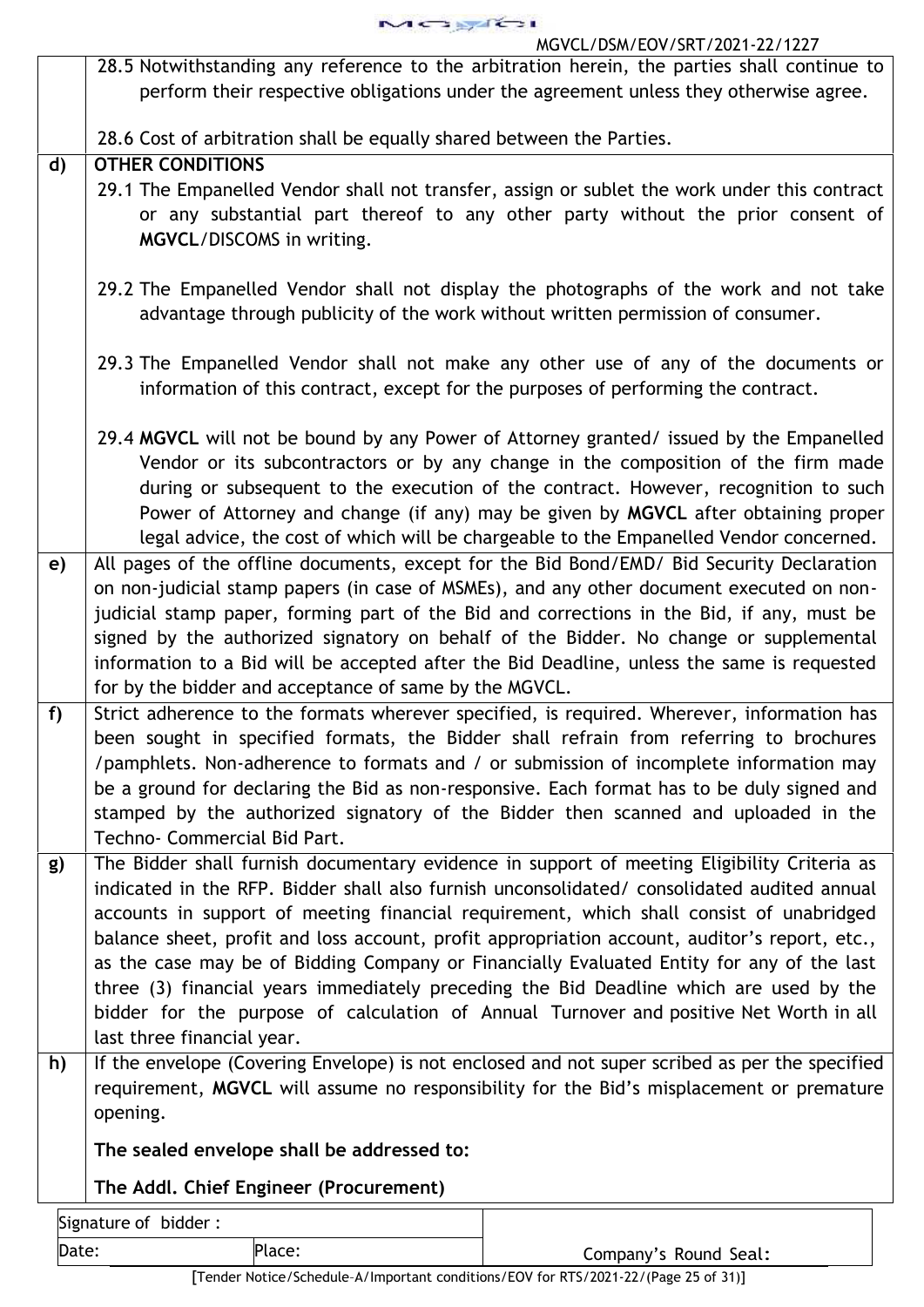

| i. [Insert the EoV Number].<br>ii. Offer for installation of Solar Power Plant under "Grid Connected Rooftop Solar Power<br>Plant Scheme" under RFP for Empanelment of Vendors.<br>iii. Validity of the offer: 12 months from the date of issuance of Letter of Allocation (LoA).<br>iv. Name and Address of the Firm.<br>v. Bid Bond and Bid Processing Fee details.<br>vi. Bid Capacity Quoted:  kWp<br>vii. Bid Quoted for Part: A/B/C/D/E/F/K.<br>$\mathbf{i}$<br>The bid (Sealed Cover Document) which is not opened due to any reason/s in that case the<br>physical bid may not be returned to the bidder (at discretion of MGVCL).<br>The bidders are requested to submit their bids by on line through our service provider M/s (n)<br>j)<br>Code Solutions before one day of the due date to avoid complication / dispute at later stage.<br>$\mathsf{k}$<br>Bidders are informed that their employee authorized in writing will only be allowed as their<br>"Authorized Representative" for all purpose to deal with MGVCL in respect of this Tender.<br>Non employee cannot deal/should not be allowed to deal with the Company.<br>$\mathbf{I}$<br><b>VALIDITY OF THE OFFERS:</b><br>The offers will have to be kept valid for a period of Minimum 06 months from the date of<br>techno-commercial bid opening date. It is mandatory.<br>It is proposed to have integrity pact, to have best business practices in an atmosphere of trust<br>m)<br>to provide goods & services for the ultimate benefit of the society and Nation. MGVCL<br>management desires to have an integrity pact attached herewith to be confirmed by bidder.<br>However this document is voluntarily and does not have any legal binding.<br>Applicability of Stop Deal / Banned for business dealing / blacklisting:<br>n)<br>39.1. The firm, stop deal and/ or banned for business dealing and/ or blacklist by GUVNL<br>or any subsidiary Companies of GUVNL and blacklisted from any of the agency with<br>direct or indirect control of Central Government Ministries/ Departments/ Public<br>Sector Units (PSUs)/ Institutions, State Government Departments/ Organizations<br>/Institutions etc shall be considered as a stop deal and/ or banned for business<br>dealing and/ or blacklisting for all Companies.<br>39.2. The list of indicative reasons for placing the firm in a Stop deal / banned for<br>business dealing / blacklist are as under.<br>A Firm will be placed in a Stop deal / banned for business dealing / blacklist, if the<br>Firm | Madhya Gujarat Vij Company Ltd Corporate Office,<br>Sardar Patel Vidyut Bhavan, Race Course, Vadodara-390 007 |
|---------------------------------------------------------------------------------------------------------------------------------------------------------------------------------------------------------------------------------------------------------------------------------------------------------------------------------------------------------------------------------------------------------------------------------------------------------------------------------------------------------------------------------------------------------------------------------------------------------------------------------------------------------------------------------------------------------------------------------------------------------------------------------------------------------------------------------------------------------------------------------------------------------------------------------------------------------------------------------------------------------------------------------------------------------------------------------------------------------------------------------------------------------------------------------------------------------------------------------------------------------------------------------------------------------------------------------------------------------------------------------------------------------------------------------------------------------------------------------------------------------------------------------------------------------------------------------------------------------------------------------------------------------------------------------------------------------------------------------------------------------------------------------------------------------------------------------------------------------------------------------------------------------------------------------------------------------------------------------------------------------------------------------------------------------------------------------------------------------------------------------------------------------------------------------------------------------------------------------------------------------------------------------------------------------------------------------------------------------------------------------------------------------------------------------------------------------------------------------------------------------------------------------------------------------|---------------------------------------------------------------------------------------------------------------|
|                                                                                                                                                                                                                                                                                                                                                                                                                                                                                                                                                                                                                                                                                                                                                                                                                                                                                                                                                                                                                                                                                                                                                                                                                                                                                                                                                                                                                                                                                                                                                                                                                                                                                                                                                                                                                                                                                                                                                                                                                                                                                                                                                                                                                                                                                                                                                                                                                                                                                                                                                         |                                                                                                               |
|                                                                                                                                                                                                                                                                                                                                                                                                                                                                                                                                                                                                                                                                                                                                                                                                                                                                                                                                                                                                                                                                                                                                                                                                                                                                                                                                                                                                                                                                                                                                                                                                                                                                                                                                                                                                                                                                                                                                                                                                                                                                                                                                                                                                                                                                                                                                                                                                                                                                                                                                                         |                                                                                                               |
|                                                                                                                                                                                                                                                                                                                                                                                                                                                                                                                                                                                                                                                                                                                                                                                                                                                                                                                                                                                                                                                                                                                                                                                                                                                                                                                                                                                                                                                                                                                                                                                                                                                                                                                                                                                                                                                                                                                                                                                                                                                                                                                                                                                                                                                                                                                                                                                                                                                                                                                                                         |                                                                                                               |
|                                                                                                                                                                                                                                                                                                                                                                                                                                                                                                                                                                                                                                                                                                                                                                                                                                                                                                                                                                                                                                                                                                                                                                                                                                                                                                                                                                                                                                                                                                                                                                                                                                                                                                                                                                                                                                                                                                                                                                                                                                                                                                                                                                                                                                                                                                                                                                                                                                                                                                                                                         |                                                                                                               |
|                                                                                                                                                                                                                                                                                                                                                                                                                                                                                                                                                                                                                                                                                                                                                                                                                                                                                                                                                                                                                                                                                                                                                                                                                                                                                                                                                                                                                                                                                                                                                                                                                                                                                                                                                                                                                                                                                                                                                                                                                                                                                                                                                                                                                                                                                                                                                                                                                                                                                                                                                         |                                                                                                               |
|                                                                                                                                                                                                                                                                                                                                                                                                                                                                                                                                                                                                                                                                                                                                                                                                                                                                                                                                                                                                                                                                                                                                                                                                                                                                                                                                                                                                                                                                                                                                                                                                                                                                                                                                                                                                                                                                                                                                                                                                                                                                                                                                                                                                                                                                                                                                                                                                                                                                                                                                                         |                                                                                                               |
|                                                                                                                                                                                                                                                                                                                                                                                                                                                                                                                                                                                                                                                                                                                                                                                                                                                                                                                                                                                                                                                                                                                                                                                                                                                                                                                                                                                                                                                                                                                                                                                                                                                                                                                                                                                                                                                                                                                                                                                                                                                                                                                                                                                                                                                                                                                                                                                                                                                                                                                                                         |                                                                                                               |
|                                                                                                                                                                                                                                                                                                                                                                                                                                                                                                                                                                                                                                                                                                                                                                                                                                                                                                                                                                                                                                                                                                                                                                                                                                                                                                                                                                                                                                                                                                                                                                                                                                                                                                                                                                                                                                                                                                                                                                                                                                                                                                                                                                                                                                                                                                                                                                                                                                                                                                                                                         |                                                                                                               |
|                                                                                                                                                                                                                                                                                                                                                                                                                                                                                                                                                                                                                                                                                                                                                                                                                                                                                                                                                                                                                                                                                                                                                                                                                                                                                                                                                                                                                                                                                                                                                                                                                                                                                                                                                                                                                                                                                                                                                                                                                                                                                                                                                                                                                                                                                                                                                                                                                                                                                                                                                         |                                                                                                               |
|                                                                                                                                                                                                                                                                                                                                                                                                                                                                                                                                                                                                                                                                                                                                                                                                                                                                                                                                                                                                                                                                                                                                                                                                                                                                                                                                                                                                                                                                                                                                                                                                                                                                                                                                                                                                                                                                                                                                                                                                                                                                                                                                                                                                                                                                                                                                                                                                                                                                                                                                                         |                                                                                                               |
|                                                                                                                                                                                                                                                                                                                                                                                                                                                                                                                                                                                                                                                                                                                                                                                                                                                                                                                                                                                                                                                                                                                                                                                                                                                                                                                                                                                                                                                                                                                                                                                                                                                                                                                                                                                                                                                                                                                                                                                                                                                                                                                                                                                                                                                                                                                                                                                                                                                                                                                                                         |                                                                                                               |
|                                                                                                                                                                                                                                                                                                                                                                                                                                                                                                                                                                                                                                                                                                                                                                                                                                                                                                                                                                                                                                                                                                                                                                                                                                                                                                                                                                                                                                                                                                                                                                                                                                                                                                                                                                                                                                                                                                                                                                                                                                                                                                                                                                                                                                                                                                                                                                                                                                                                                                                                                         |                                                                                                               |
|                                                                                                                                                                                                                                                                                                                                                                                                                                                                                                                                                                                                                                                                                                                                                                                                                                                                                                                                                                                                                                                                                                                                                                                                                                                                                                                                                                                                                                                                                                                                                                                                                                                                                                                                                                                                                                                                                                                                                                                                                                                                                                                                                                                                                                                                                                                                                                                                                                                                                                                                                         |                                                                                                               |
| 39.2.2. Has revised/ withdrawn price bid after opening of Techno-commercial bid,<br>until and unless it is sought for,<br>39.2.3. Has tampered with the stipulated tendering procedure.<br>39.2.4. Has refused to accept Letter of Acceptance/ Purchase Order/ Work Order<br>after the same is issued by the Company within the validity period and as per<br>agreed terms and conditions,                                                                                                                                                                                                                                                                                                                                                                                                                                                                                                                                                                                                                                                                                                                                                                                                                                                                                                                                                                                                                                                                                                                                                                                                                                                                                                                                                                                                                                                                                                                                                                                                                                                                                                                                                                                                                                                                                                                                                                                                                                                                                                                                                              | 39.2.1. Has submitted fake, false or forged documents/certificates,                                           |

| Signature of bidder: |        |                       |
|----------------------|--------|-----------------------|
| Date:                | Place: | Company's Round Seal: |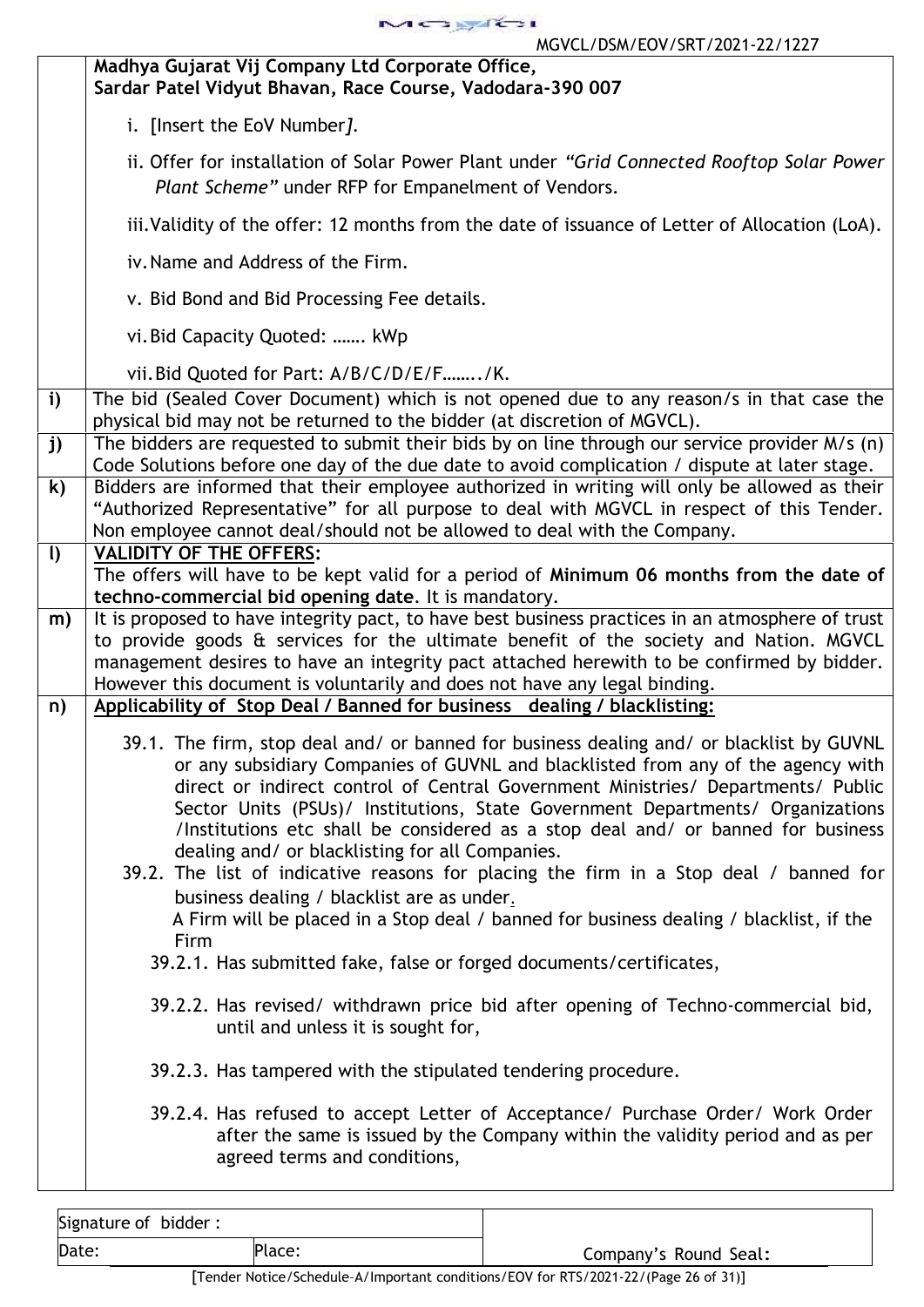- 39.2.5. Has committed breach of contract or has failed to perform a contract or has abandoned the contract,
- 39.2.6. Has failed to provide suitable expertise for the work as per pre-scheduled program.
- 39.2.7. Has failed to submit all the necessary tests reports / documents within time schedule / as per Company's time limit, as mentioned in the LOA, if the Letter of Acceptance (LOA) is placed subject to submission of type reports / documents to the firm.
- 39.2.8. Has indulged in construction and erection of defective works.
- 39.2.9. Has supplied inferior quality/ defective materials and refused to replace with stipulated time frame, as specified by the Company,
- 39.2.10. Has substituted materials in lieu of materials supplied by the Company or has not returned or has short returned or has unauthorisely disposed of materials/ documents/ drawings/ tools or plants or equipment supplied by the Company,
- 39.2.11. Has involved in malpractices such as bribery, corruption, fraud, canvassing and pilferage,
- 39.2.12. Has unauthorisely obtained official company information or copies of documents, in relation to the Tender/ Contract.
- 39.2.13. Has failed to follow the stipulated mode of communication, if specified by the tendering authority/ purchaser.
- 39.2.14. Has parted with, leaked or provided confidential/ proprietary information of the Company given to the firm only for its use (in discharge of its obligations against an order) to any third party without prior consent of the Company,
- 39.2.15. Any other ground for which in the opinion of the Company makes it undesirable to deal with the Firm, and
- 39.2.16. In case the State Government directs the Company to place a firm in stop dealing/ banned for business dealing/ blacklisting.
- 39.3. Effect of putting a firm for Stop dealing/ Banned for business dealing/ blacklisting.
	- 39.3.1. The proprietor / all the partners / directors of the stop deal/ banned for business dealing/ blacklisting firm shall also be considered for stop deal/ banned for business dealing/ blacklist.

Once the name of the firm and/ or proprietor/ partner/ director of the firm appears in the list of Stop dealing / Banned for business dealing / blacklist in any Company of GUVNL and its Subsidiary Companies,

- a. No enquiry shall be issued to a firm.
- b. No bids / tender shall be considered for evaluation and the bid submitted by the Firm shall be returned.
- 39.3.2. Action to be taken, when a Firm and/or proprietor/ partner/ director of the firm is put on Stop dealing/ Banned for business dealing/ blacklisting by

| Signature of bidder: |        |
|----------------------|--------|
| Date:                | Place: |

Company's Round Seal: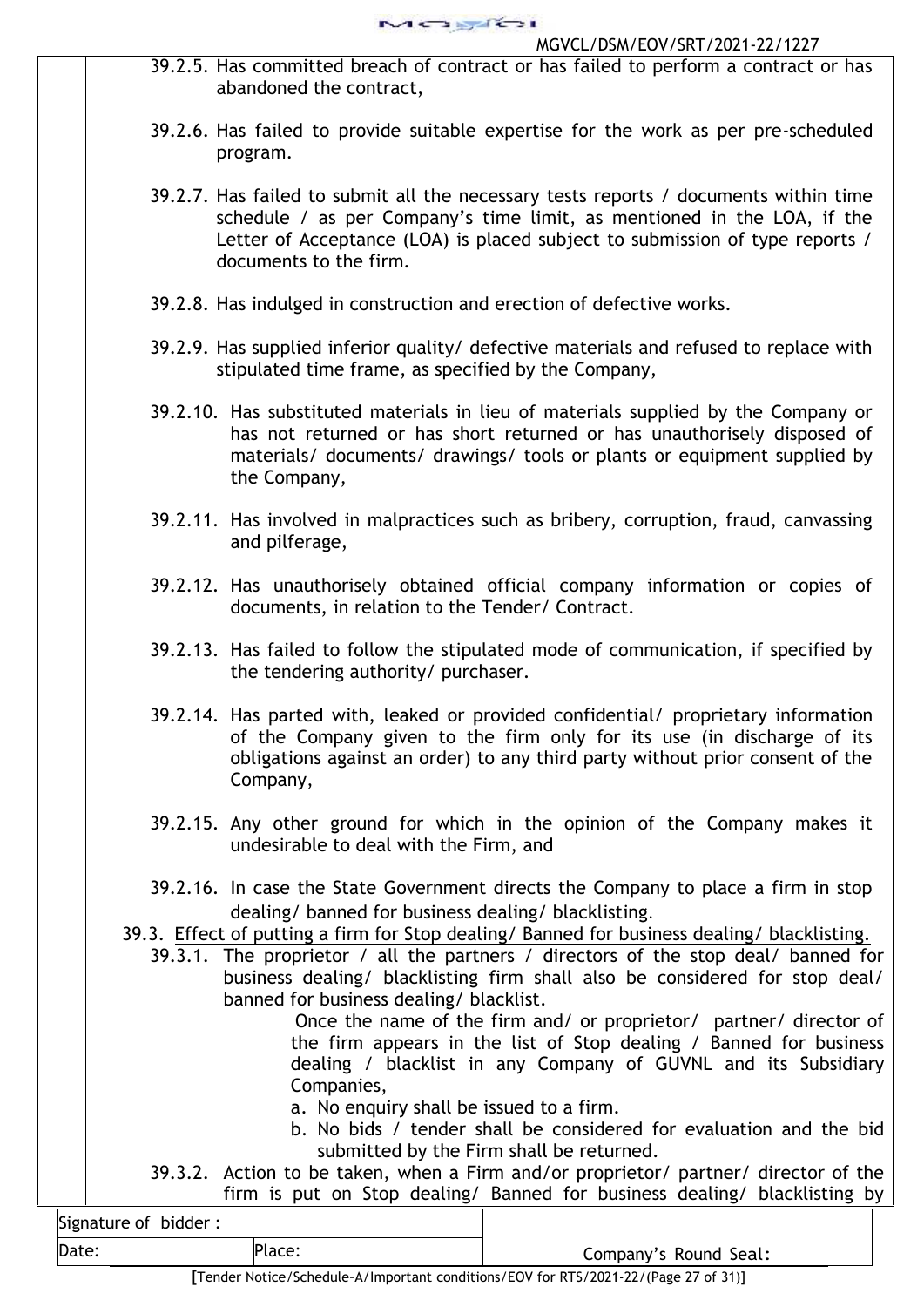$1 \leftrightarrow 1$ 

## MGVCL/DSM/EOV/SRT/2021-22/1227

- a. Before opening Technical bids, the bid submitted by the Firm will be treated as "Disqualified Bid" and automatically stand as "Rejected Bid" at the time of scrutiny of Preliminary / Technical Bid.
- b. After opening Technical bid but before opening the price bid, the price bid of the Firm should not be opened and the bid submitted by the Firm will be treated as "Disqualified Bid" and automatically stand as "Rejected Bid" at the time of scrutiny of Technical Bid.
- c. After opening of price bid, the offer of the Firm should be ignored and will not be further evaluated. The Firm will not be considered for issue of order even if its price is the lowest. In this situation, the next lowest bidder shall be considered as L1.
- d. The BG/EMD submitted by the Firm with tender should be returned after obtaining confirmation from GUVNL and its other subsidiary Companies that there are no outstanding dues recoverable from the firm.
- 39.3.3. If a Firm is put on Stop dealing / Banned for business dealing/ blacklisting in one Company and is already executing work and/ or Letter of Acceptance/ purchase order awarded to them by another Company, then the firm should be allowed to complete such awarded work / supply.
- 39.3.4. The amount of EMD/ SD/ any payment against supply withheld at the instance of GUVNL or any of its subsidiary Companies shall be appropriated against the dues recoverable from the firm by GUVNL or any of its subsidiary Companies. EMD/ SD/ PG in the form of bank Guarantee shall be encashed and appropriated.
- 39.3.5. The Stop dealing/ Banned for business dealing/ blacklist shall be Firm specific and when a Firm is put on Stop dealing/ Banned for business dealing/ blacklist, all the manufacturing works of the Firm shall be on Stop dealing/ Banned for business dealing/ blacklist for GUVNL and its Subsidiary Companies & for all Services of the Firm.
- 39.3.6. If the Firm placed on Stop Dealing/ Banned for business dealing/ blacklist is a Proprietary Concern, then all the Concerns of the same Proprietor shall also be considered to be on Stop Dealing/ Banned for business dealing/ blacklist.
- 39.3.7. The Board of Directors of the concerned Company may however, if he considers it to be in the interest of the Company, remove the ban in respect of any specific Service / Supply from any supplier for that Company only.

Every bidder should, at the time of submission of bid, give a declaration that bidder and/or proprietor/ partner/ director of the firm has not been placed on Stop dealing / Banned for business dealing / blacklisting by GUVNL and it's any Subsidiary Companies.

**o) Bidders are requested to submit price – bid (Schedule – B) on-line only and not to submit the price bid in physical form. This is mandatory. If price bid is submitted in physical form, same will not be opened and only on-line submitted price bid will be considered for evaluation.**

# **p) CONFLICT OF INTEREST AMONG BIDDERS/ AGENTS:-**

A bidder shall not have conflict of interest with other bidders for particular quoted item. Such conflict of interest can lead to anti-competitive practices to the detriment of Procuring Entity's interests. The bidder found to have a conflict of interest shall be disqualified. A bidder may be considered to have a conflict of interest with one or more parties in this bidding process for particular quoted item, if:

a) they have proprietor/ partner(s)/ Director(s) in common; or

Signature of bidder :

Date: Place: Place: Place: Place: Place: Company's Round Seal: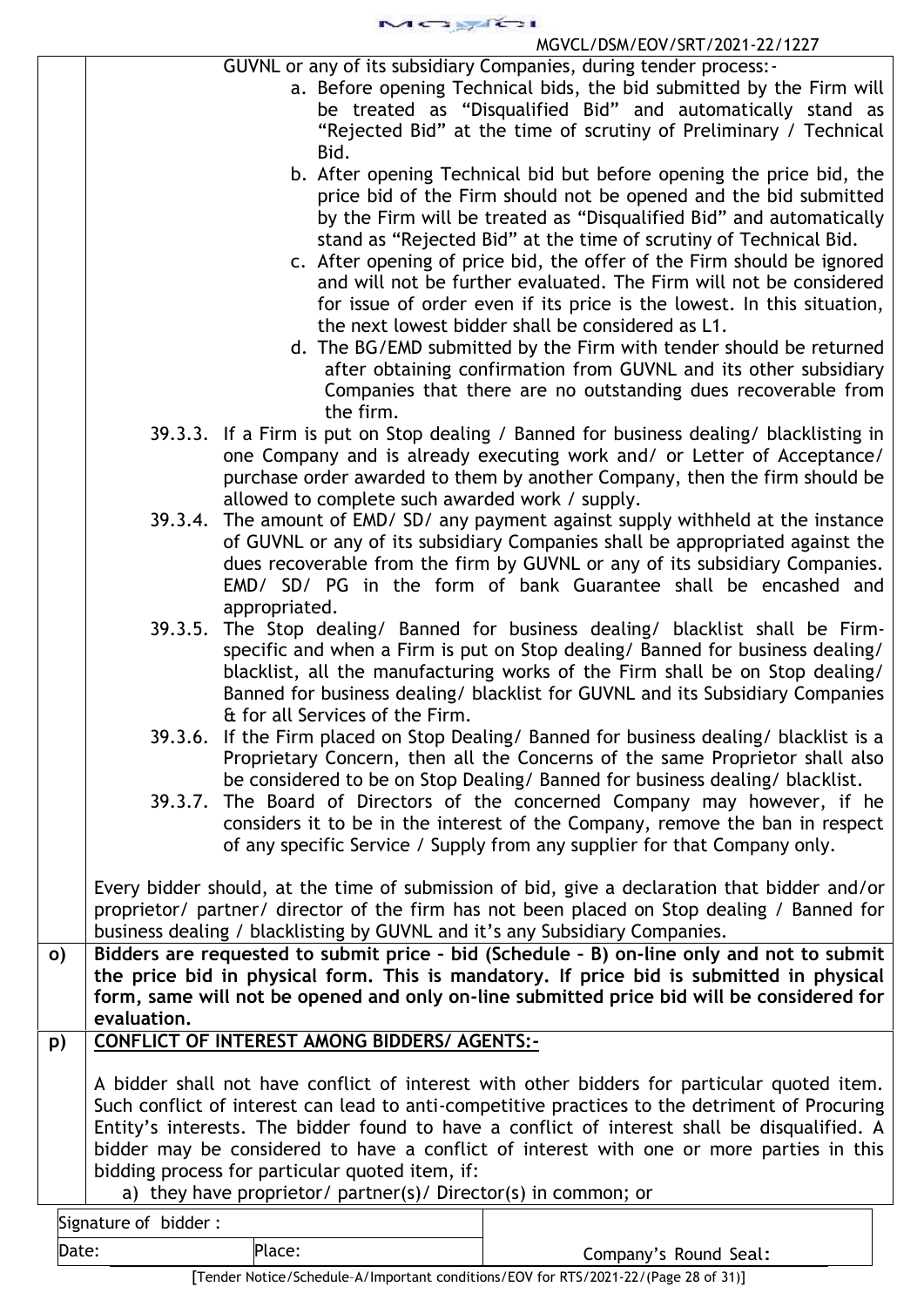

Signature of bidder : b) they receive or have received any direct or indirect subsidy/ financial stake from any of them; or c) they have the same legal representative/ agent for purposes of this bid; or d) they have relationship with each other, directly or through common third parties, that puts them in a position to have access to information about or influence on the bid of another bidder; or e) bidder participates in more than one bid in this bidding process. Participation by a bidder in more than one Bid will result in the disqualification of all bids in which the parties are involved. However, this does not limit the inclusion of the components/ sub-assembly/ assemblies from one bidding manufacturer in more than one bid. f) in cases of agents quoting in offshore procurements, on behalf of their principal manufacturers, one agent cannot represent two manufacturers or quote on their behalf in a particular tender enquiry. One manufacturer can also authorize only one agent/ dealer. There can be only one bid from the following: 1. The principal manufacturer directly or through one Indian agent on his behalf; and 2. Indian/ foreign agent on behalf of only one principal. g) a Bidder or any of its affiliates participated as a consultant in the preparation of the design or technical specifications of the contract that is the subject of the Bid; h) In case of a holding company having more than one independently manufacturing units or more than one unit having common business ownership / management, only one unit should quote. Similar restrictions would apply to closely related sister companies. Bidders must proactively declare such sister/ common business/ management units in same/ similar line of business. i) Bidder shall not act in contravention/ violation to the provisions of competition act, as amended from time to time. Every bidder should, at the time of submission of bid, give a declaration in **Online Annexure as well as in physical form with technical bid cover as per Annexure-C**, that bidder do not have conflict of interest with other bidders for particular quoted item, as above. Declaration duly notarized on Rs. 300/- non judicial stamp paper as per attached **Annexure-C** with fill up complete details regarding **Authorized representative as Employee of firm** as per Cl No: 40 of this tender notice i.e. **Conflict of Interest amongst the Bidder/Agents**. **q)** The Bidder shall be required to obtain the certified electrical contractor certificate in the name of the bidder from the Chief Electrical Inspector, Govt. of Gujarat and shall have adequate number/s of certified electrical supervisor certified by the Chief Electrical Inspector. Such certificate is not mandatory at the time of bidding. However, the successful bidder shall have to produce the same prior to empanelment letter. i.e. the successful bidder shall not be Empanelled until he submits the certified electrical contractor certificate. **r)** Prevailing Labour Laws shall be applicable to the successful bidder **s)** If any discrepancy found in the particular clause of Standard Bid documents and Schedule –A of the tender then clause of Standard Bid documents (SBD) will be considered as final. **t)** A Check List related to Offline and an online document as per Annexure-R & S respectively is to be prepared & submitted by the bidder in bid cover. **This is mandatory**.

Date: Place: Place: Place: Place: Place: Place: Company's Round Seal: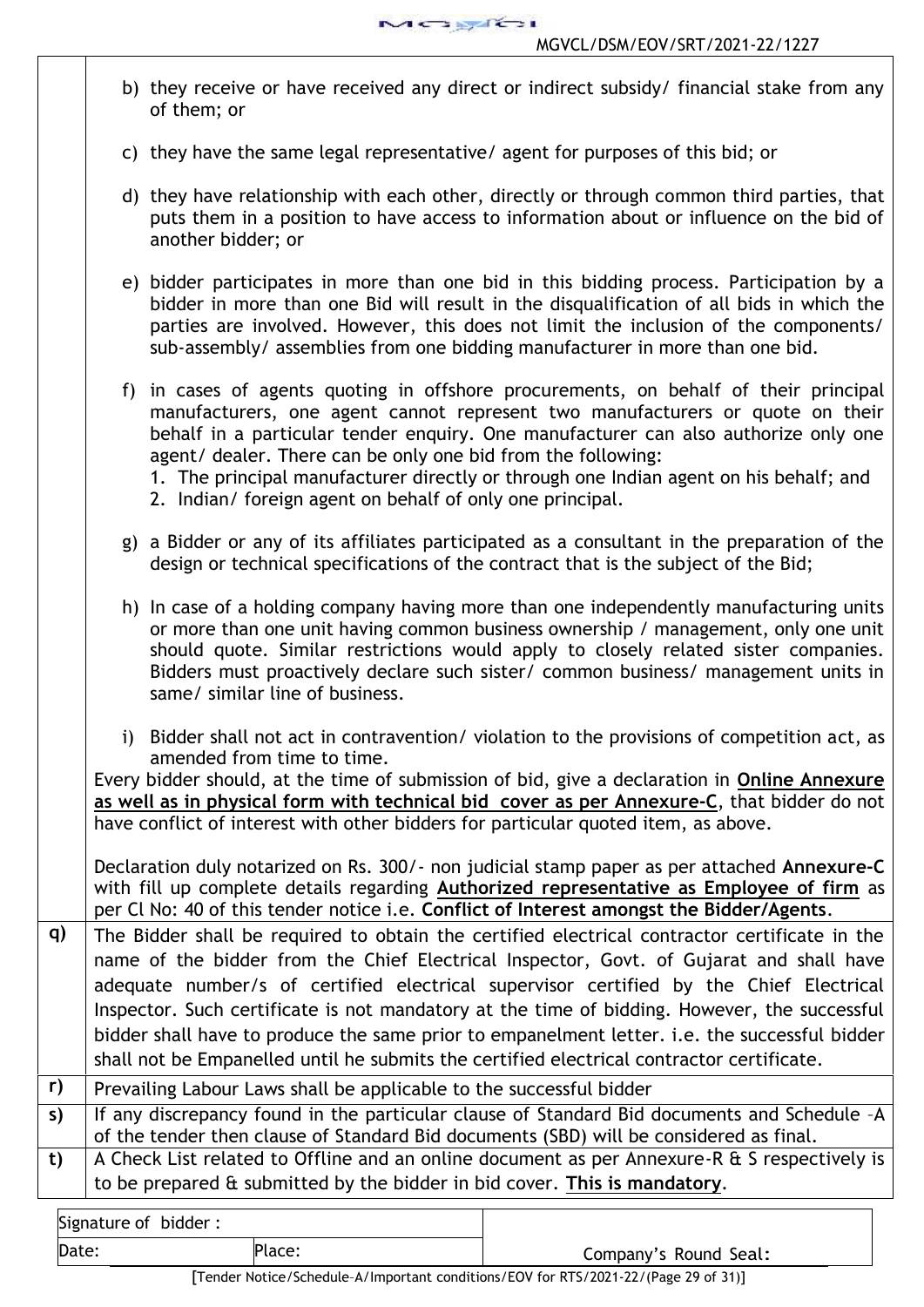0

# **INTGRITY PACT OUR ENDEAVOUR** Date:

|           | <b>MGVCL's COMMITMENT</b>                                                                                                                                                        |           | <b>PARTY's COMMITMENT</b>                                                                                                                                    |
|-----------|----------------------------------------------------------------------------------------------------------------------------------------------------------------------------------|-----------|--------------------------------------------------------------------------------------------------------------------------------------------------------------|
|           | To maintain the highest ethical standards in<br>business and professional                                                                                                        |           | bring<br><b>Not</b><br>to<br>pressure<br>recommendations<br>from<br>outside<br>MGVCL to influence its decision                                               |
|           | maximum<br>transparency<br>Ensure<br>the<br>to<br>satisfaction of stakeholders                                                                                                   | $\bullet$ | Not to use intimidation, threat,<br>inducement or pressure of any kind<br>on MGVCL or any of its employees<br>under any circumstances                        |
|           | fulfill<br>of<br>To<br>the<br>terms<br>ensure<br>to<br>agreement/contract and to consider objectively<br>the viewpoint of parties                                                | $\bullet$ | To be prompt and reasonable in<br>fulfilling the contract, agreement,<br>legal obligations                                                                   |
|           | To ensure regular and timely release of<br>payment on due dates for work done                                                                                                    | $\bullet$ | To provide goods and/or services<br>timely as per agreed quality and<br>specification at minimum cost to<br><b>MGVCL</b>                                     |
| $\bullet$ | To ensure that no improper demand is made by<br>employees or by anyone on our behalf                                                                                             | $\bullet$ | To abide by the general discipline<br>to be maintained in our dealings                                                                                       |
| $\bullet$ | To give maximum possible assistance to all the<br>vendors / Suppliers / Service Providers and<br>other to enable them to complete the contract<br>in time                        | $\bullet$ | To be true and honest in furnishing<br>information                                                                                                           |
| $\bullet$ | all<br>To<br>provide<br>information<br>to<br>supplier/contractors relating to contract/job<br>facilitate<br>him to complete<br>which<br>the<br>contract/job successfully in time | $\bullet$ | Not to divulge any information,<br>business details available during<br>the course of business relationship<br>to others without written consent<br>of MGVCL |
|           | hurdles<br>minimum<br>vendors<br>To<br>to<br>ensure<br>/suppliers / contractors in completion of<br>agreement / contract/work order                                              | $\bullet$ | into<br><b>Not</b><br>to<br>enter<br>carter/syndicate/understanding<br>whether formal/non formal so as to<br>influence the price                             |

| Signature of bidder: |        |                                        |
|----------------------|--------|----------------------------------------|
| Date:                | Place: | Company's Round Seal:                  |
| __                   |        | _ _ _ _ . _ _ _ . _ _ _<br>_ _ _ _ _ _ |